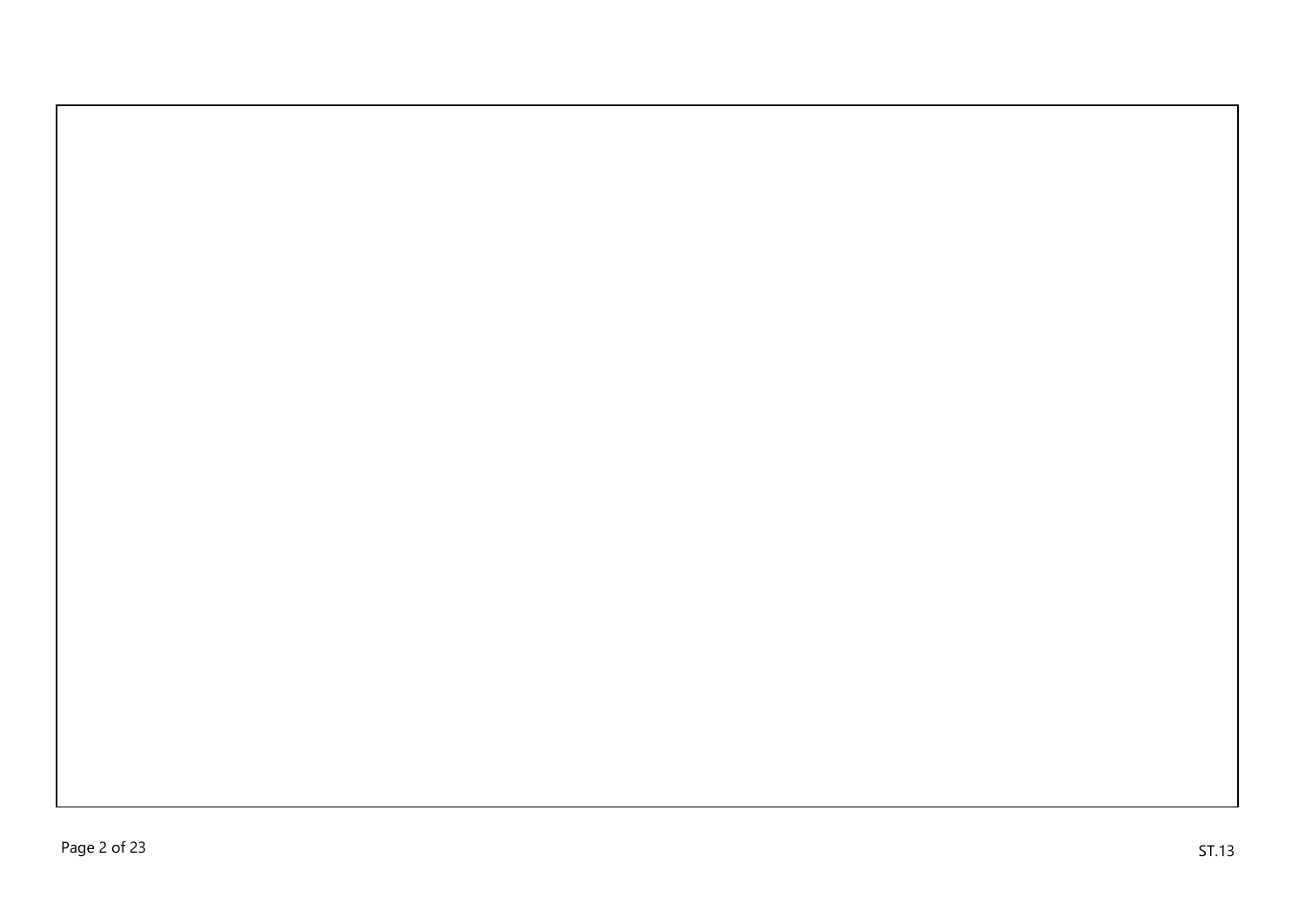| #              | Island       | House Name  | Name                 | Sex         | National ID | ، ه ، ره<br>مر، مر              | ىئرىتر                                        |
|----------------|--------------|-------------|----------------------|-------------|-------------|---------------------------------|-----------------------------------------------|
|                | S. Hithadhoo |             |                      |             |             |                                 |                                               |
|                | S. Hithadhoo | Aainaa      | Abdulla Ameen        | M           | A278581     | لتجمه يتمه                      | رجى قىراللە    مەھرىشە                        |
| $\overline{c}$ | S. Hithadhoo | Aaniru      | Ahmed Nazeer         | M           | A083475     | رمسر پر                         | پروتر ستوپر                                   |
| 3              | S. Hithadhoo | Aasham      | Fathimath Samahath   | F           | A301887     | ۇ شەھ                           | أو دو دورو                                    |
| 4              | S. Hithadhoo | Aaveli      | Mohamed Habeeb       | M           | A099502     | پژځ مخه                         | 2010 2012                                     |
| 5              | S. Hithadhoo | Aaveli      | Fathmath Fauziyya    | F           | A308386     | وحمحر                           | توجدة تمديد                                   |
| $\,$ 6         | S. Hithadhoo | Aaveli      | Khadheeja Habeeb     | F           | A308391     | وحمحر                           | كترقح كمنهج                                   |
| $\overline{7}$ | S. Hithadhoo | Aaveli      | Zulaikha Habeeb      | $\mathsf F$ | A308392     | ومحمو                           | ور د کوه<br>مخبر د                            |
| 8              | S. Hithadhoo | Aaveli      | Hassan Habeeb        | ${\sf M}$   | A308393     | پژځ مخه                         | $z$ $z$ $z$ $z$                               |
| 9              | S. Hithadhoo | Aazaadheege | Nasreen Ibrahim      | F           | A024203     | پر پر ہے<br>آر بح توری          | بتر شمېر شره پر ده تر پر د                    |
| 10             | S. Hithadhoo | Aazaadheege | Ali Salih            | M           | A024391     | ا پر پچ ور م<br>اگر پچ ور پ     | أريمو الشعرور                                 |
| 11             | S. Hithadhoo | Aazaadheege | Abdulla Salih        | M           | A045813     | پرځمني تور <sup>ج</sup>         | رەقراللە گەج                                  |
| 12             | S. Hithadhoo | Abeereege   | Aishath Fazna        | F           | A020574     | ړه بر د<br>د و                  | و مرد ديگر ديگر<br>مرد شوه کوچ مگر            |
| 13             | S. Hithadhoo | Abeereege   | Fathimath Shahida    | $\mathsf F$ | A056175     | ړې برگه<br>د ځ                  | و ده څرنگه                                    |
| 14             | S. Hithadhoo | Agoteege    | Mariyam Shareefa     | $\mathsf F$ | A023068     | ریو ء<br> مری جو د              | و ه ده د شورگر                                |
| 15             | S. Hithadhoo | Agoteege    | Aminath Adheela      | F           | A054866     | دبر<br>د د یو د                 | أأدمنتم أأترقى                                |
| 16             | S. Hithadhoo | Agoteege    | Ahmed Afzal Ibrahim  | M           | A099556     | ریو ۽<br>  ريو تو ت             | رەر دەرەر دەر ھەر                             |
| 17             | S. Hithadhoo | Aidan Wood  | Mohamed Shafraz      | M           | A100257     | أرمر ۽ مرحو ۽                   | وره رو ده ده<br><mark>وبردونر شوتوبر</mark> ی |
| 18             | S. Hithadhoo | Aidan Wood  | Ali Shaaif           | M           | A161752     | $rac{1}{2}$                     | ړې شمرو<br>مړ                                 |
| 19             | S. Hithadhoo | Aidan Wood  | Hawwa Sameena        | F           | A309108     |                                 | رەۋ ش <i>ۈپى</i> گە                           |
| 20             | S. Hithadhoo | Aidan Wood  | Ibrahim Shifaz       | M           | A309117     | أربر با معروفا                  | ە ھەترىرى<br>رەھىرىرى<br>ے تو گر ج            |
| 21             | S. Hithadhoo | Aidan Wood  | Aminath Shazla       | F           | A309122     | أربر بأ مرجوع                   | أثرجه تنزه<br>شەرە ئە                         |
| 22             | S. Hithadhoo | Aidan Wood  | Ahmed Shifrah        | M           | A309134     | ג'ו ג' מפקס<br>  ג'ו ג' ייעם ג' | بره بر د<br>مرگ<br>ے و <i>9 مگر</i><br>مر     |
| 23             | S. Hithadhoo | Aidan Wood  | Fathmath Eima Waseem | F.          | A347867     |                                 | ڙوڌو رِڙ وَٻِڙ                                |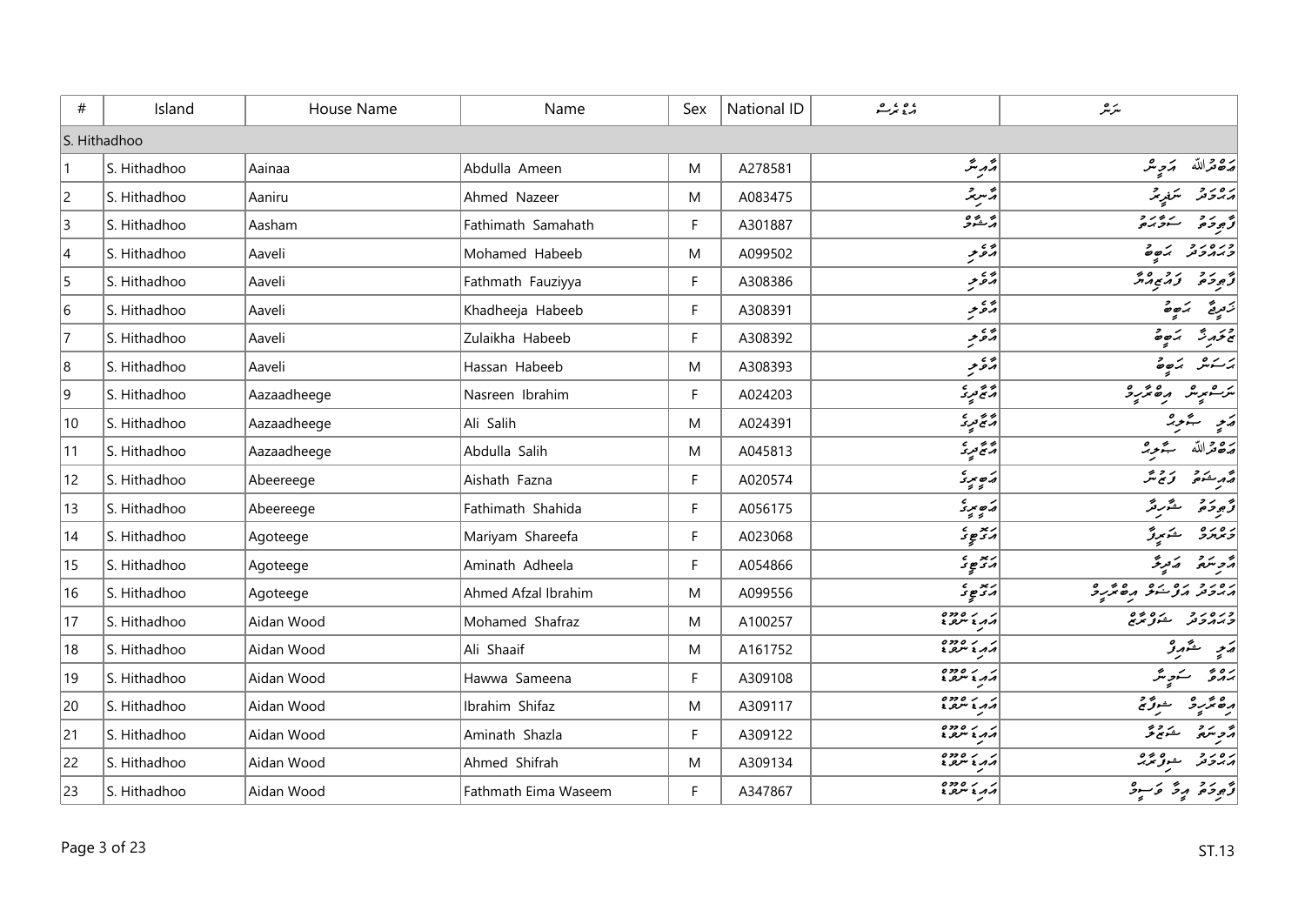| 24 | S. Hithadhoo | Almaas             | Naaheedh Thahir            | F  | A164804 | ىر ۋېۋىشە                             | شريتر گ <sub>ھ</sub> ريز                                                                                                                                                                                                         |
|----|--------------|--------------------|----------------------------|----|---------|---------------------------------------|----------------------------------------------------------------------------------------------------------------------------------------------------------------------------------------------------------------------------------|
| 25 | S. Hithadhoo | Almaas             | Abdul Basith Abdul Rasheed | M  | A309067 | بروپۇر ھ                              | נס כס שני פי נס כס מיבית.<br>הסתיכם נים הסתח מיבית                                                                                                                                                                               |
| 26 | S. Hithadhoo | <b>Arrow Villa</b> | Mohamed Naseem             | M  | A043467 | لمرجر محرقحه                          | כנסגב ת-פ                                                                                                                                                                                                                        |
| 27 | S. Hithadhoo | <b>Arrow Villa</b> | Tharifa Ibrahim            | F  | A307383 | وحموقه                                | ېمرز رەمزر                                                                                                                                                                                                                       |
| 28 | S. Hithadhoo | Athagasdhoshuge    | Aishath Zulfa              | F  | A020808 | د د د _ ه پو و د<br>  پرچ ي سونسرو د  | و ديدو ده ده.<br>د کار شوی د                                                                                                                                                                                                     |
| 29 | S. Hithadhoo | Beach Heaven       | Mohamed Naseer             | M  | A308468 | ھەممەر ھە                             | ورەرو شبور                                                                                                                                                                                                                       |
| 30 | S. Hithadhoo | Beach Heaven       | Mohamed Rasim Naseer       | M  | A321777 | پەنزىر بىر                            | ورەرو پرسوۋ سرسوپر                                                                                                                                                                                                               |
| 31 | S. Hithadhoo | <b>Blue Room</b>   | Aishath Hussain            | F  | A019648 | ه دو دو ه<br>ن <i>ن نو پو</i> ر       | أمار شكار والمستمر مكر                                                                                                                                                                                                           |
| 32 | S. Hithadhoo | Boathashikeyoge    | Fathimath Didi             | F. | A019882 | ہ رے پر ،<br>  صحر پر ہر <sub>ک</sub> | و<br>ترج تر <i>م</i> وسيسي                                                                                                                                                                                                       |
| 33 | S. Hithadhoo | Boathashikeyoge    | Hawwa Faiza                | F  | A027338 | م ريد د د د د د د د ا                 | $rac{20}{200}$<br>تر پر پچ                                                                                                                                                                                                       |
| 34 | S. Hithadhoo | Boigasdhoshuge     | Hawwa Shifaza              | F. | A306721 | پیم بر ۱۵ پر و پر<br>  تقهری سوتورنزی | برەپچ<br>شەرگە<br>—                                                                                                                                                                                                              |
| 35 | S. Hithadhoo | Cricket ge         | Ali Moosa                  | M  | A023674 | ه په ده و،<br>مړينونون                | $27 - 24$                                                                                                                                                                                                                        |
| 36 | S. Hithadhoo | Cupid              | Shama Hussain              | F  | A278630 | بروجوع                                | شۇق بىر شەر بىر                                                                                                                                                                                                                  |
| 37 | S. Hithadhoo | Cupid              | Ahmed Arsham Mohamed       | M  | A383054 | بروجوء                                | נסנד נדנים דנסנד<br>הגבת התייכל בגהכת                                                                                                                                                                                            |
| 38 | S. Hithadhoo | Daylight ge        | Ahmed Shafeeu              | M  | A047663 | ړي ده و<br>٤ مخرم هو د                | دەرەر ھەرپە                                                                                                                                                                                                                      |
| 39 | S. Hithadhoo | Dhanbuge           | Abdulla Ibrahim            | M  | A001152 | ر رو ء<br>ترسرچ <sub>ک</sub>          | مَدَّدَاللَّهُ مِدْهَ مَّرْ                                                                                                                                                                                                      |
| 40 | S. Hithadhoo | Dhanbuge           | Ali Ibrahim                | M  | A054214 | ر<br>ترسرچ <sub>ک</sub>               | ړی ره پر د                                                                                                                                                                                                                       |
| 41 | S. Hithadhoo | Dhanbuge           | Mohamed Safaz              | M  | A149935 | ر رو ء<br>ترسرچ <sub>ک</sub>          | وره رو د ده ه<br><i>د بر د د</i> ر                                                                                                                                                                                               |
| 42 | S. Hithadhoo | Dhanbuge           | Aishath Sawahath Mumthaz   | F. | A277341 | ترسره ی                               | ه دشتن سنوره ۶۶۶۶<br>درشتنی سنوره ۶۶۶۶                                                                                                                                                                                           |
| 43 | S. Hithadhoo | Dhanbuge           | Aishath Faiha Abdulla      | F  | A366864 | ترسره ء                               | ومرشوم وربه وكامرالله                                                                                                                                                                                                            |
| 44 | S. Hithadhoo | Dhathurunaage      | Aishath Jameel             | F  | A100398 | ر د د و.<br>تره برس                   | و المسلم الله عن المعني في الله عن الله عليه الله الله عن الله عليه الله عن الله عن الله عن الله عن الله                                                                                                                         |
| 45 | S. Hithadhoo | Dhilkash Villa     | Ali Ibrahim                | M  | A301702 | ا <sub>مر</sub> ور <u>شور</u>         | أوسم وهنر و                                                                                                                                                                                                                      |
| 46 | S. Hithadhoo | Dhini              | Aishath Alma Ahmed Shareef | F  | A276894 | توسو<br>مرکز                          | و دو ده و ده دورو در داد.<br>مهر شوه مرکز مدون شورگ                                                                                                                                                                              |
| 47 | S. Hithadhoo | Dhireylaalge       | Ahmed Shafeeg              | M  | A020240 | د پر و ه ه<br>در تر تر تر د           | رەر ئىسىمىتى ئىچە ئەلىرى ئىچار ئىسىمبار ئىسىمبار ئىسىمبار ئىسىمبار ئىسىمبار ئىسىمبار ئىسىمبار ئىسادىكى ئىسادىك<br>ئىسىمبار ئىسىمبار ئىسىمبار ئىسىمبار ئىسىمبار ئىسىمبار ئىسىمبار ئىسىمبار ئىسىمبار ئىسىمبار ئىسىمبار ئىسىمبار ئى |
| 48 | S. Hithadhoo | Dhireylaalge       | Ibrahim Shafeeg            | M  | A148160 | د پرچونو د                            | ە ھېڭرىرى<br>برھېڭرىرى<br>ڪو پ <sup>و</sup>                                                                                                                                                                                      |
| 49 | S. Hithadhoo | Dhireylaalge       | Aminath Shafeeq            | F  | A303146 | ر پر و ه ه<br>د مرمومو د              | أأدويتهم التكريرة                                                                                                                                                                                                                |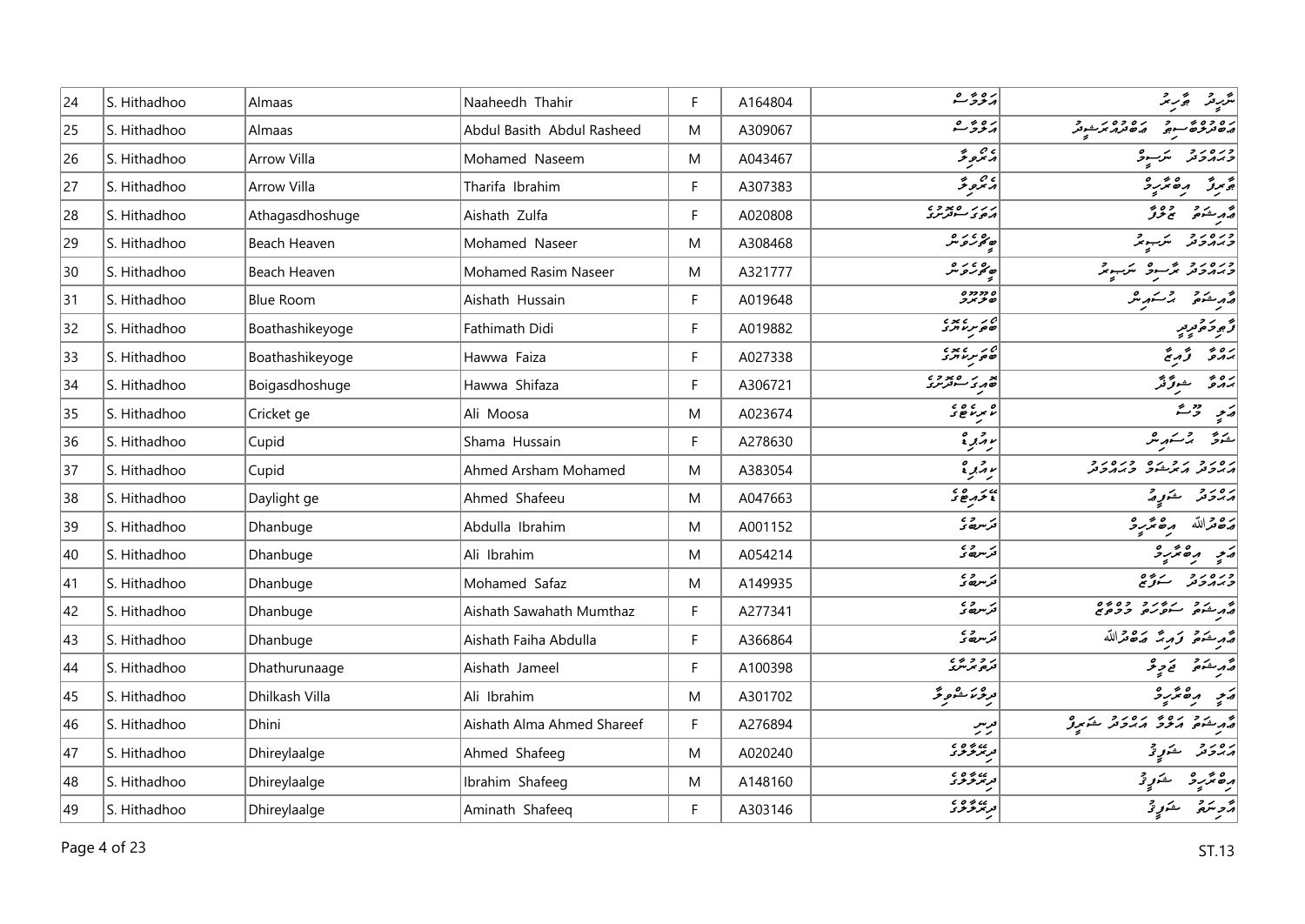| 50 | S. Hithadhoo | Dhonalhamaage       | Naseera Ibrahim         | F  | A020774 | پو پر پر پر ہ<br>تعرین پڑ پر پ                                   | يرىبوند رەتدىرد                            |
|----|--------------|---------------------|-------------------------|----|---------|------------------------------------------------------------------|--------------------------------------------|
| 51 | S. Hithadhoo | Dhonalhamaage       | Mohamed Zaeem           | M  | A086767 | یو پر پر بر پر<br>توسری پر پ                                     | כנסנג זאב                                  |
| 52 | S. Hithadhoo | Dhorufothimaage     | Imthishaal Mohamed      | F. | A277346 | پر دېو په په                                                     | ره دره دره در در<br>درگاه در در در         |
| 53 | S. Hithadhoo | Dhubuhimaage        | Mohamed Mahuzam         | M  | A019947 | و و په په<br>ترخ <i>ې</i> د د                                    | 2222 2222                                  |
| 54 | S. Hithadhoo | Ehmaage             | Saleela Hussain Fayaz   | F  | A149361 | ی ه ۶ بی<br>مرحو <del>ر</del> ک                                  | سەر ئۇ برگسىز ئەرگىنى                      |
| 55 | S. Hithadhoo | Ehmaage             | Azaalath Abdul Raheem   | F  | A306862 | ، ه ه »<br>پرحونو د                                              | ג 270 גם 2000 0                            |
| 56 | S. Hithadhoo | Ever Last           | Mohamed Hainam          | M  | A306870 | ى بەر بۇر 20<br>مەكەبىر ئۇسسو                                    | כנסני הגייב                                |
| 57 | S. Hithadhoo | Ever Last           | Mariyam Samha           | F  | A306880 | ى رىپە ۋە ھ                                                      | سەۋىر<br>ر ه ر ه<br><del>ر</del> بربرگ     |
| 58 | S. Hithadhoo | Eynaaz              | Fathimath Nelfa         | F  | A019703 | ر، پر ہ<br>درس                                                   | سرچری<br>ۇ بوز ئە                          |
| 59 | S. Hithadhoo | Eynaaz              | Hawwa Nafia             | F  | A153984 | ر، پر ہ<br>درس                                                   | $rac{20}{20}$<br>ستعرقه                    |
| 60 | S. Hithadhoo | Eynaaz              | Aminath Nuzuha          | F. | A296240 | ر، پر ہ<br>درس                                                   | أأرمز<br>سرىرى                             |
| 61 | S. Hithadhoo | Fareedhee Manzil    | Naseera Muneer          | F  | A021302 | زَ <sub>م</sub> ِږِ دَ مُرْ <sub>م</sub> ح وَ                    | ايئن په پژ<br>پېښتنه<br>ۇ ئىرىگە           |
| 62 | S. Hithadhoo | Fareedhee Manzil    | Fathimath Sofoora       | F  | A100249 | از پرېږ <sub>خ</sub> ش <sub>تو</sub> نه                          | ژُهِ دَهِ سَرُدِ د                         |
| 63 | S. Hithadhoo | Fareedhee Manzil    | Mariyam Sana            | F  | A308343 | زَ <sub>موِيوپ</sub> رَ مَرْ <sub>مَ</sub> وَ                    | ره ره کش                                   |
| 64 | S. Hithadhoo | Fareedhee Manzil    | Aishath Nabaahath Moosa | F  | A324141 | <br>د سپوړو شمېر و                                               |                                            |
| 65 | S. Hithadhoo | Fareedhee Manzil    | Mariyam Thoobaa Moosa   | F  | A374337 | زَ <sub>م</sub> ِږِ دَ مَرْ <sub>م</sub> ح و                     | ג סגם נדוד נדגל.<br>בינו <i>ניב</i> הצים ב |
| 66 | S. Hithadhoo | Fareedhee Villa     | Fathimath Neena Jamaal  | F. | A090936 | ا تو بر دره مرگز<br><u>استقرار م</u>                             | توجدة سبتر ودود                            |
| 67 | S. Hithadhoo | Fareedhee Villa     | Fathimath Nuha          | F. | A113090 | ۇ برىرە ئ <sup>ۇ</sup>                                           | قرم فرقته والمرتز                          |
| 68 | S. Hithadhoo | Farudhaabageechaage | Fathimath Abdul Rahman  | F. | A027583 | <br>  د برنره <sub>کو</sub> گوی                                  |                                            |
| 69 | S. Hithadhoo | Farudhaabageechaage | Ahmed Hassan            | M  | A032759 | ز و بر بر بر بر بر<br>  ز بر تره پ <sub>ر</sub> بر <sub>ک</sub>  | رەرە بەسەر                                 |
| 70 | S. Hithadhoo | Farudhaabageechaage | Hassan Hussain          | M  | A052580 | ز و و ر په دو و کار د<br>  تر مرتزر <i>ه <sub>کو</sub> ک</i> و د | يركبش يركبهاش                              |
| 71 | S. Hithadhoo | Farudhaabageechaage | Ibrahim Hassan          | M  | A054019 | ر و و د په و و ک                                                 | رەنزىر ئەسەر                               |
| 72 | S. Hithadhoo | Farudhaabageechaage | Ali Hassan              | M  | A057412 | ر و و ر<br>د برتره <sub>کو</sub> گرد                             | أەيي برسكىش                                |
| 73 | S. Hithadhoo | Farudhaabageechaage | Aishath Hassan          | F. | A062453 | ز حر پر په دره د کالن<br>  نو پر ټره <sub>کو</sub> په کالن       | ۇرىشۇ ئەسكىر                               |
| 74 | S. Hithadhoo | Fenfiyaazuge        | Mohamed Hussain         | M  | A065164 | ئۇ شرىر ش <sup>ىرى</sup> ئ                                       | בנסגר הייתית                               |
| 75 | S. Hithadhoo | Fenfiyaazuge        | Ali Shifyan             | M  | A096702 | ئۇ شرىر ش <sup>ىرى</sup> ئ                                       | أەسم سور شرىر                              |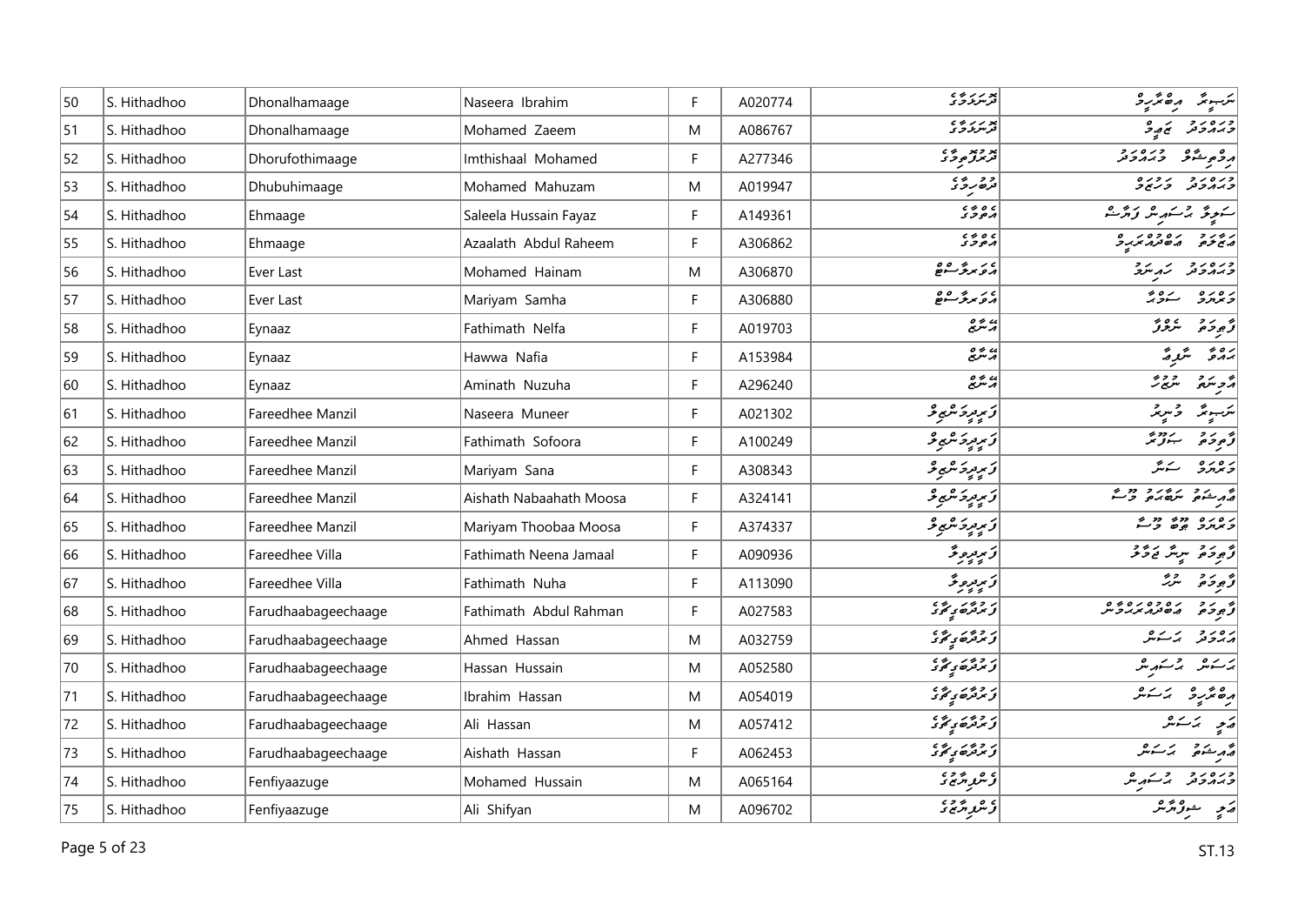| 76           | S. Hithadhoo | Fenfiyaazuge        | Ahmed Shimau           | M  | A295278 | ئۇنتىر بىرىيى<br>  ئۇنتىر بىرىيى         | أربروتر بموقر                           |
|--------------|--------------|---------------------|------------------------|----|---------|------------------------------------------|-----------------------------------------|
| 77           | S. Hithadhoo | Fenvillage          | Aishath Haneef         | F  | A065510 | ا ئۇيتى <sub>م</sub> ورىيە<br>مەسىرىمىسى | ۇرمىشقى كەسپۇ                           |
| 78           | S. Hithadhoo | Finifaru            | Samiya Ibrahim         | F  | A125652 | و سوتر تر                                | دە تەرە<br>ستمرش                        |
| 79           | S. Hithadhoo | Finifaru            | Shifa Ibrahim          | F  | A278614 | و سرتر تر                                | ە ھەترىرى<br>مەھەترىرى<br>خورم<br>مراجع |
| 80           | S. Hithadhoo | Finifaru            | Aishath Ibrahim        | F  | A308551 | ار سرزیز<br><u>سر</u>                    | دە تەرى<br>پ <sup>ر</sup> مرشو پر       |
| 81           | S. Hithadhoo | Finifaru            | Khadheeja Ibrahim      | F  | A308552 | وسرتر تر                                 | زَمِيعٌ مِنْ مُرِّرِ                    |
| 82           | S. Hithadhoo | Finifaru            | Mohamed Ahmed Didi     | M  | A308553 | و سوتر تر                                | כנסגב גםגבתת<br>כגמכת הגכתתת            |
| 83           | S. Hithadhoo | Gaadheege           | Hassan Najmy           | M  | A041432 | ر<br>گ <sup>و</sup> رگورگ                | بر سەش ئىرقى ئ                          |
| 84           | S. Hithadhoo | Gaadheege           | Mariyam Dhiye          | F  | A075141 | ءِ مرِء <sup>َ</sup>                     | ر ه ر ه ر ه<br>د بربرد بربر             |
| 85           | S. Hithadhoo | Garland             | Hussain Nazeer         | M  | A057414 | ءِ ۽ ه ه<br>رگوسو                        | برسكير مكتبريم                          |
| 86           | S. Hithadhoo | Garland             | Aishath Malha Ibrahim  | F  | A278531 | ء ۽ ه ه<br>ر                             |                                         |
| 87           | S. Hithadhoo | Garland             | Mariyam Maaiya Ibrahim | F. | A335195 | ءِ ۽ ه ه<br>ر                            | ני ני מי מי מי מי ני                    |
| 88           | S. Hithadhoo | <b>Green Flower</b> | Ahmed Faroog           | M  | A149968 | <sub>ئەس</sub> رىئىز ئۆزىر               | ر ہ ر د پر دہ<br>גرکار کی گر            |
| 89           | S. Hithadhoo | <b>Green Flower</b> | Ishfaag Ali            | M  | A295210 | <sub>گ</sub> ېرىشتر <i>گەنگە</i> ر       | مرشورٌ في مَر                           |
| $ 90\rangle$ | S. Hithadhoo | Green Villa         | Sausan Mohamed         | F  | A278018 | <sup>ە</sup> بې <sup>تر</sup> بۇ         | سەرسىسى دىرەرد                          |
| 91           | S. Hithadhoo | Green Villa         | Aishath Yumnaa Aazaad  | F  | A307984 | ە بېرىئى <sub>م</sub> ۇ                  | ه در د وه پو پود<br>مهر شوه مرح س مرمی  |
| 92           | S. Hithadhoo | Greenwich           | Ali Shameem            | M  | A062500 | <sub>م</sub> حمد مشرور پھر               | أركمني المشترجة                         |
| 93           | S. Hithadhoo | Greenwich           | Zahuna Ahmed           | F  | A309253 | <sup>ه</sup> سر سره پر                   | ر <i>ده ده ده</i>                       |
| 94           | S. Hithadhoo | Haalam              | Azheena Ahmed          | F. | A253851 | رحمره                                    | ړې په پرورو                             |
| 95           | S. Hithadhoo | Haalam              | Moomin Ibrahim         | M  | A307499 | رًى و                                    | כגבית הסתיב<br>בגבית הסתיב              |
| 96           | S. Hithadhoo | Hadikeyoge          | Khadeeja Ali           | F  | A020551 | لروعيوم                                  | رَسِيعٌ صَحِي                           |
| 97           | S. Hithadhoo | Hadikeyoge          | Mariyam Nabaahath      | F  | A277808 |                                          | وعريزة<br>سره ر د                       |
| 98           | S. Hithadhoo | Hadikeyoge          | Ahmed Nabeel           | M  | A306614 | ر<br>تر ۽ مذهري                          | رەر ئەھ                                 |
| 99           | S. Hithadhoo | Hanhaaruge          | Aminath Naseer         | F  | A020079 | ر ۵ و و ۷<br>رکسرر مور                   | ومحر متكوم التكريبومر                   |
| 100          | S. Hithadhoo | Hanhaaruge          | Aishath Naseer         | F. | A047483 | ر ۵ ۶ و ۷<br>ترس ترموی                   | قەرشۇق سىببوقر                          |
| 101          | S. Hithadhoo | Hanhaaruge          | Mohamed Naseer         | M  | A051335 | ر ۵ ۶ و ۷<br>رسرر بور                    | ورەرو شبەتر                             |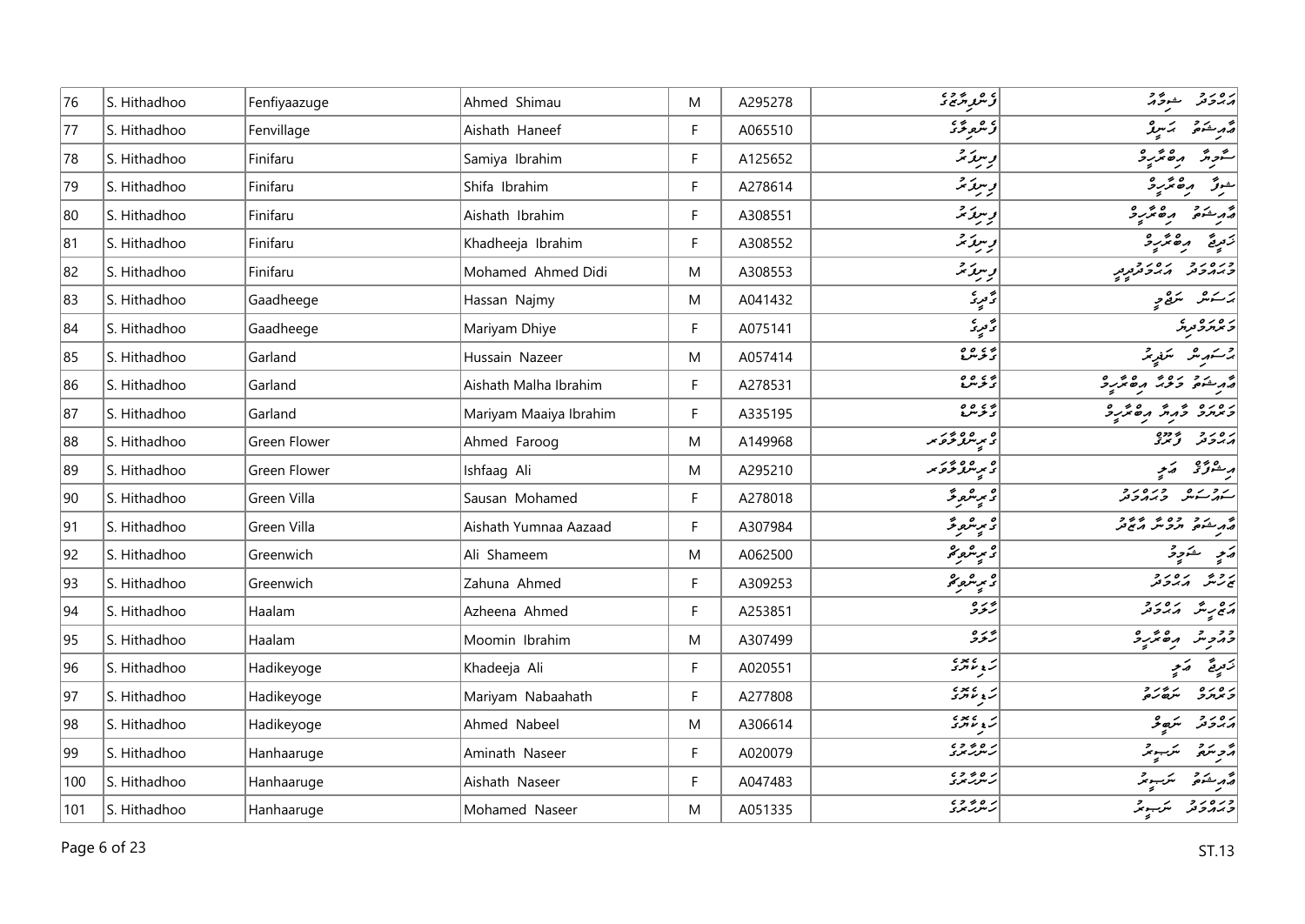| 102 | S. Hithadhoo | Happy Heart      | Huda Mansoor          | F.          | A021197 | دَ وِرَّ برءٍ                           | و میں مدد و<br>رنگر کے س                    |
|-----|--------------|------------------|-----------------------|-------------|---------|-----------------------------------------|---------------------------------------------|
| 103 | S. Hithadhoo | Happy Heart      | Ahmed Azaan Marzooq   | M           | A073396 | ا ئا پ <sub>ە</sub> پەرتىم ھ            | גם גב גבים ביבוד.<br>הגבית הבית ביניביב     |
| 104 | S. Hithadhoo | Happy Heart      | Aminath Azman Marzoog | F.          | A308311 | ر و پر محمد معر <u>ده</u><br>محمود محمد | ه در د ده ده دود.<br>مرح شهر مناخ شرکت د    |
| 105 | S. Hithadhoo | Harumalge        | Aminath Maimoona      | F           | A156706 | ر وره ،<br>ر <del>ب</del> رونوی         | ومستعفى المتحامين                           |
| 106 | S. Hithadhoo | Hazeleen         | Hussain Rasheed       | M           | A026151 | ا شع پویٹر<br>                          | چە سەر ئىر ئەس ئەر ئەسىر                    |
| 107 | S. Hithadhoo | Hazeleen         | Aishath Shafa Naseer  | $\mathsf F$ | A113882 | ا شع پویٹر<br>                          | ر<br>روم شومي الشرق الترجيعي                |
| 108 | S. Hithadhoo | Hidhaayaa Manzil | Ahmed Raiz            | M           | A308999 | ر پروژو شي و                            | أرور والمحمدة                               |
| 109 | S. Hithadhoo | Hijura           | Aminath Rafeeu        | F           | A308221 | رقع تئر                                 |                                             |
| 110 | S. Hithadhoo | Hijura           | Fathimath Rafeeu      | F.          | A326143 | رقح تز                                  | تزود مزرد                                   |
| 111 | S. Hithadhoo | Hilihilaage      | Ali Shinaan Rasheed   | M           | A278493 | ار ورځ <sup>چ</sup><br><u>ربر</u>       | أركوا الشوامر مكر مكر الشوار                |
| 112 | S. Hithadhoo | Hiridhathimaage  | Mohamed Afrah         | M           | A284341 | ر بر در و د ،<br><u>ر ر</u>             | כנסנכ נסיפס<br>כממכת הציגה                  |
| 113 | S. Hithadhoo | Hithadhooge      | Mariyam Hassan        | F           | A034007 | ر دد :<br>ره ترز                        | دەرە بەسەر                                  |
| 114 | S. Hithadhoo | Hithadhooge      | Saeedha Hassan        | F           | A076222 | ر دو ء<br>پرجو تر <sub>ک</sub>          | سەرپەنگە   ئەسكەنلەر                        |
| 115 | S. Hithadhoo | Hithadhooge      | Aminath Inaza         | F           | A113839 | ر دو تا<br>مرح فری                      | ومحر المتعرض                                |
| 116 | S. Hithadhoo | Hithadhooge      | Ahmed Khalaf Mohamed  | M           | A277326 | ر دو ء<br>پرجو ترو                      | גם ג' ב' ב' כי הביר.<br>ה' ג' ב' ב' בי הביק |
| 117 | S. Hithadhoo | Hithadhooge      | Saifulla Adhil        | ${\sf M}$   | A277336 | ر دد د<br>په تر د                       | حيرة الله حميد                              |
| 118 | S. Hithadhoo | Hithadhooge      | Nashfa Hassan Didi    | F.          | A296491 | ر دد ه<br>ره ترد                        | ر قائق ئەسەئىرىدىر<br>سىن ئىشوق             |
| 119 | S. Hithadhoo | Hithadhooge      | Aishath Nadhiya       | $\mathsf F$ | A322965 | ر دو ،<br>رپوترۍ                        | مەر ئىكى ئىستىر                             |
| 120 | S. Hithadhoo | Hiyaalaage       | Mohamed Shahudh       | M           | A303179 | رپڑی                                    | ورەرو شەدو<br><i>جەم</i> ەدىر شەرىر         |
| 121 | S. Hithadhoo | Hiyaalaage       | Aminath Shahula       | F           | A303181 | ر پژوي<br>ر                             | أأروبتهم المشركز                            |
| 122 | S. Hithadhoo | Hiyaalaage       | Abdulla Shaheed       | M           | A303182 | ر پوځ د<br>ر                            | أرة قرالله خريته                            |
| 123 | S. Hithadhoo | Hiyaavahi        | Hawwa Ibrahim Didi    | $\mathsf F$ | A075984 | رېژو ٔر                                 | بروء ماه عروب                               |
| 124 | S. Hithadhoo | Hiyaavahi        | Fathmath Nuha Saeed   | F           | A330070 | رېژۀ ر                                  | توجوحا المرثر الشريانير                     |
| 125 | S. Hithadhoo | Honey Com        | Ali Jamaal            | M           | A020730 | ر<br>رسم ده<br>س                        | ړې وگړي                                     |
| 126 | S. Hithadhoo | Honey Com        | Najah Ali             | M           | A308241 | ر<br>سرچو                               | بروج المالمج                                |
| 127 | S. Hithadhoo | Hudhanbaruge     | Wilshaana Moosa       | F           | A308168 | و ر ه ر و ،<br>رترس@ بری                | أورقح شريح وحرقته                           |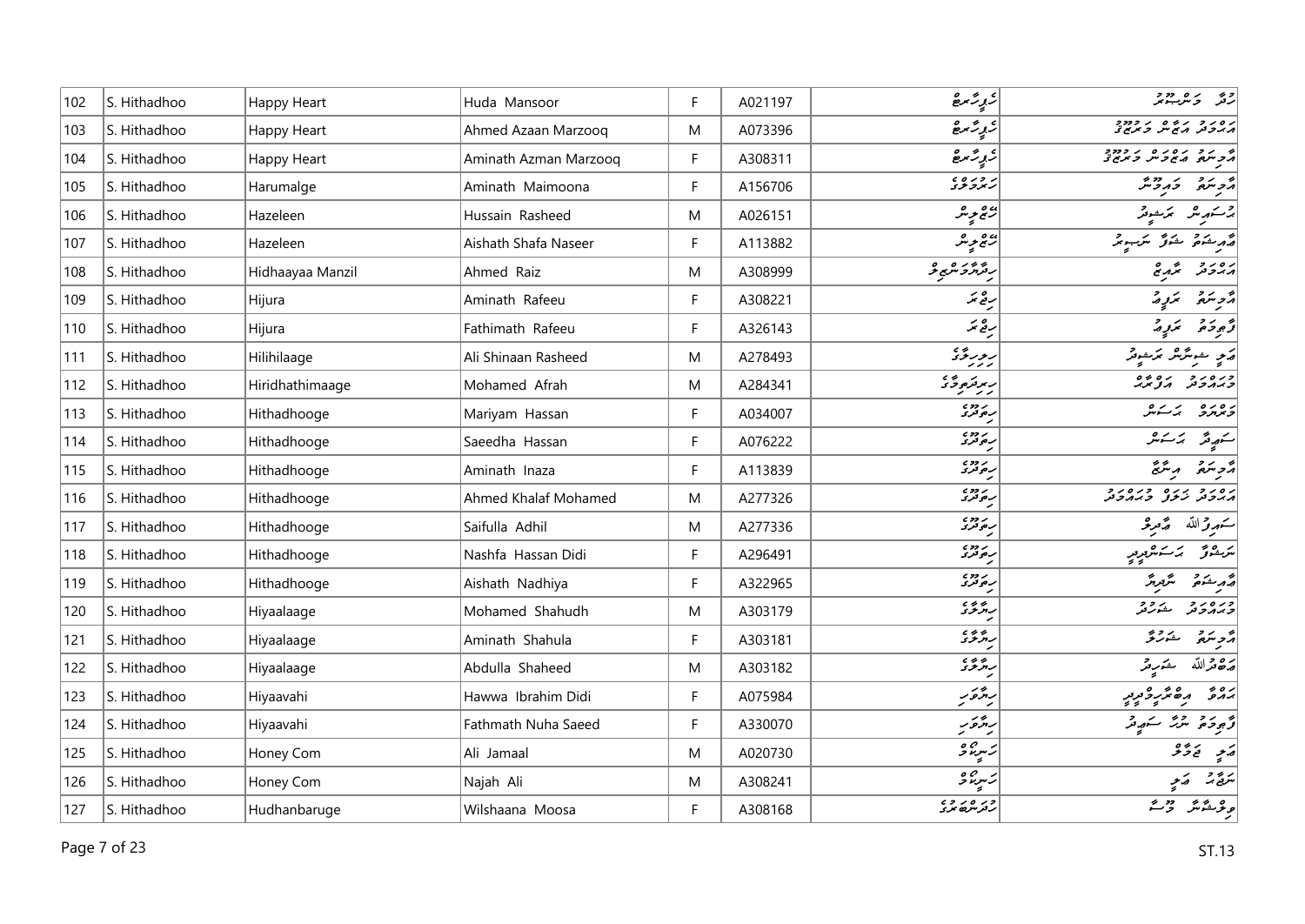| 128 | S. Hithadhoo | Hudhu Fehi        | Ahmed Jaamiz                | M           | A307437 | و و ۽<br>رقوب                           | رەر ئى ق                                 |
|-----|--------------|-------------------|-----------------------------|-------------|---------|-----------------------------------------|------------------------------------------|
| 129 | S. Hithadhoo | Hudhufinifenmaage | Hussain Rasheed Moosa       | M           | A059227 | د و <sub>سرنو</sub> مرد ،               | ج سەر ئەر ئەزىيە ئەر ج                   |
| 130 | S. Hithadhoo | Hudhufinifenmaage | Meeza Shareef               | $\mathsf F$ | A355107 | 32 مربر مركز مركز كى<br>مەمرىر مەركزى   | دٍ پج شکورگر                             |
| 131 | S. Hithadhoo | Hungoogasdhoshuge | Aishath Shahza              | F           | A161306 | و په دور ان دوره<br>رسرۍ کا سوفرمزۍ     | اړٌ د ځو<br>ر شەرىج                      |
| 132 | S. Hithadhoo | Hungoogasdhoshuge | Sharumaanaa Mohamed Ibrahim | F           | A301820 | و پر دوبر ان مواد د<br>مرسوری سندوبروی  | ر دو و دره دو ده ورو                     |
| 133 | S. Hithadhoo | Hungoogasdhoshuge | Shifa Ali                   | F.          | A301824 | و سود در ه پر و د<br>رسری ی سوتوری      | جوڙ اڳاڻي                                |
| 134 | S. Hithadhoo | Ikleeluge         | Aminath Hussain             | F           | A069865 | د ره و و ،<br>مرگوری                    | بر سەمەر بىر                             |
| 135 | S. Hithadhoo | Ikleeluge         | Mohamed Nizam               | M           | A161299 | ەر ئەمەدى<br>س                          | و ر ه ر د<br>د بر پر تر<br>سرۋو          |
| 136 | S. Hithadhoo | Ikleeluge         | Ibrahim Nisham              | M           | A302265 | ەر ئەمرىزى<br>س                         | ەرھەترىر <sup>ە</sup>                    |
| 137 | S. Hithadhoo | Ikleeluge         | Mohamed Wisam Ibrahim       | M           | A302272 | ىر ن <sup>ى</sup> موخ <sub>و</sub> ى    | ورەرو وسۇ مەھرى                          |
| 138 | S. Hithadhoo | Ikleeluge         | Aishath Rafahath Ibrahim    | F           | A321686 | ەر ئەمەدى<br>س                          | ړ. دغمو مرز ده ده مرکز                   |
| 139 | S. Hithadhoo | Iris              | Aishath Didi                | F.          | A021010 | اړېږ بر ه<br>سيست                       | وگهر شکوه تولیو<br>مسر                   |
| 140 | S. Hithadhoo | Iris              | Maryam Saeeda               | F           | A021056 | اړېږېږگ                                 | ويروو ستهير                              |
| 141 | S. Hithadhoo | <b>Iris</b>       | Ahmed Saeed                 | M           | A065385 | اړېږېږگ                                 | پره د چې کرېږمر                          |
| 142 | S. Hithadhoo | Iris              | Hassan Ibrahim              | M           | A099555 | اړېږېږگ                                 | برسكس مقتررة                             |
| 143 | S. Hithadhoo | Iris              | Mohamed Suaidh Shafeeq      | M           | A278203 | اړَ مرسه ه<br>سيسيه                     | בגבדה הבלקבר ביציב                       |
| 144 | S. Hithadhoo | lris              | Khadheeja Ibrahim           | F.          | A323645 | اړېږېده<br>سيسيه                        | أزبرق وكالمردو                           |
| 145 | S. Hithadhoo | Iris              | Asiyath Ibrahim             | F           | A323790 | ە ئەمە بىر <sup>0</sup>                 | پر<br>در سه در د<br>ەھ ئەرج              |
| 146 | S. Hithadhoo | <b>Iris</b>       | Hawwa Ibrahim               | F           | A323791 | اړ <sub>مرمو</sub> ث                    | ر ه و<br>برد و<br>ىر ھەتئەر <sub>2</sub> |
| 147 | S. Hithadhoo | Iris              | Asma Ibrahim                | F           | A323792 | ە ئەبرىيە<br>مەسرىب                     | رەپچ<br>ەھ تررۈ                          |
| 148 | S. Hithadhoo | Iruvai            | Fathimath Dhie              | F           | A122879 | وبخرخرمر                                | ۇ ب <sub>و</sub> ج <sup>ە</sup> تەرەك    |
| 149 | S. Hithadhoo | Iruvai            | Mohamed Affan Hassan        | M           | A278583 | وبخرعكمر                                | ورەر د رەپ دىر كەنگ                      |
| 150 | S. Hithadhoo | Iruvai            | Fathimath Haneef            | F           | A294004 | برتز و بر                               | قهودة بمسرو                              |
| 151 | S. Hithadhoo | Iruvai            | Fathimath Amal Hassan       | F.          | A308427 | وبخرخرمر                                | ۋۈرۈم مەدبۇ بەسەس                        |
| 152 | S. Hithadhoo | Jabroalmaage      | Asiyath Hassan Didi         | F           | A052897 | ر ه ۵ ۵ و پر و<br>قع حرفرو <sub>ک</sub> | ە ئەسىر ئەس ئەسكە ئەسرىدىر               |
| 153 | S. Hithadhoo | Jabroalmaage      | Aminath Zahira              | F           | A069297 | ر ۵ ۵ ۵ ۵ ۵<br>ق حا مرمونو ی            | ومحر ينتهم فلتح سائد                     |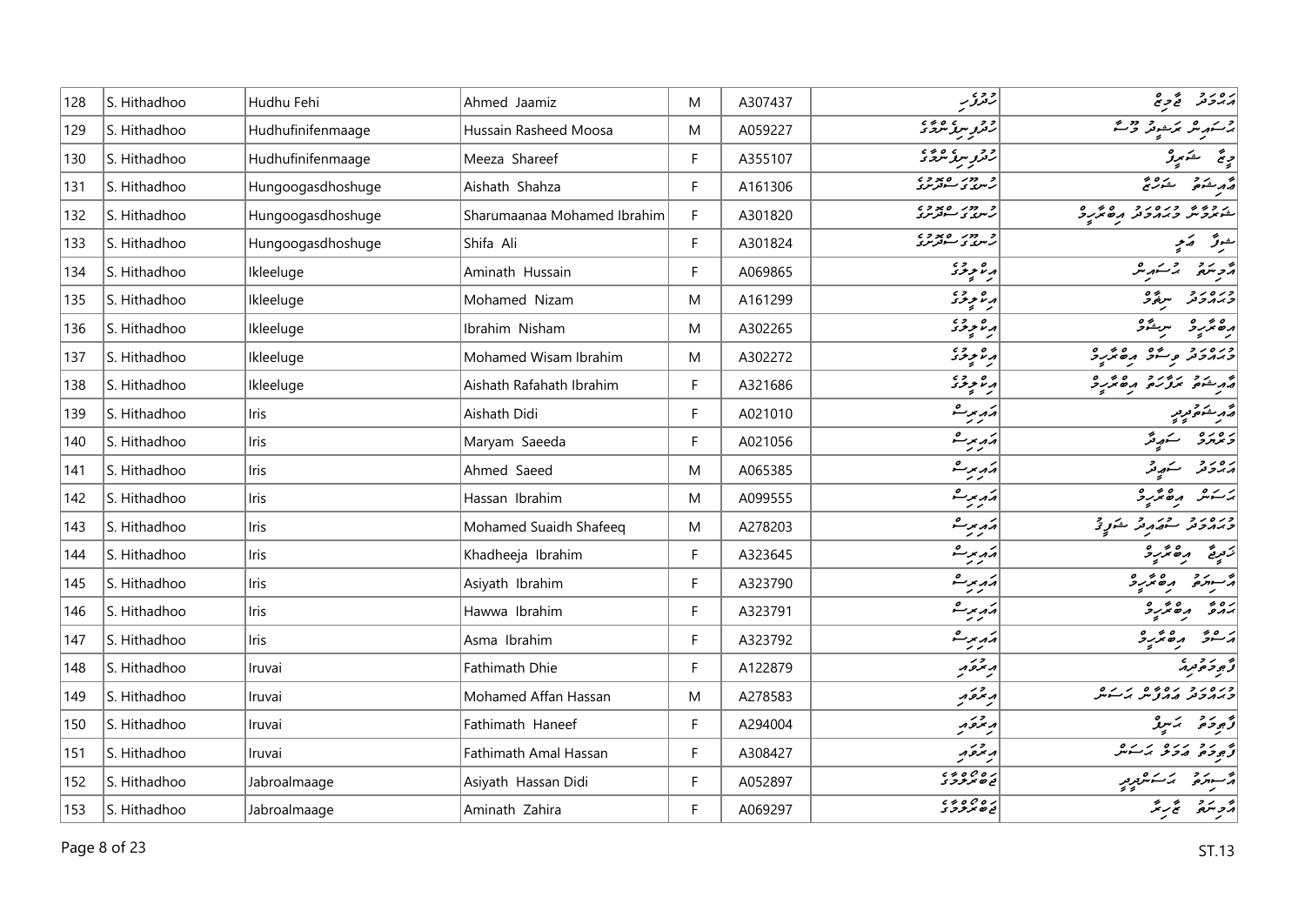| 154 | S. Hithadhoo | Jabroalmaage | Saudhath Hassan Didi      | F. | A099566 | ر ه ۵ ۵ و و ء<br>قع حو <del>ت</del> ر و د | سەھەمى ئەسەھەرىر                                |
|-----|--------------|--------------|---------------------------|----|---------|-------------------------------------------|-------------------------------------------------|
| 155 | S. Hithadhoo | Jabroalmaage | Ahmed Hayyan Rasheed      | M  | A296470 | ر ٥ ٥ ٥ ٥ ٠<br>ق حا مرمونو ي              | ر 2000 - 2000 كرشود.<br>ג د حاد بر در ش مر شوند |
| 156 | S. Hithadhoo | Jadhuwa      | Mohamed Naseer            | M  | A049421 | ر و بر<br>قع تعرض                         | وره رو سرب و                                    |
| 157 | S. Hithadhoo | Jadhuwa      | Fathimath Raheega Fahmy   | F  | A132445 | ر و بر<br>قع ترج                          | وتجوخوا المرابة وكرمي                           |
| 158 | S. Hithadhoo | Jadhuwa      | Aisha Mohamed Naseer      | F  | A308320 | ر و بر<br>قع تورگ                         | و ده دره دو د بر                                |
| 159 | S. Hithadhoo | Jadhuwa      | Zayan Mohamed Naseer      | M  | A308322 | ر و بر<br>قع تورگ                         | ر و ه دره رو در بر                              |
| 160 | S. Hithadhoo | Jamnaage     | Aishath Hassan            | F  | A144872 | ر ە پە ›<br>ق <sub>ە</sub> ترىخى          | لەر شىم ئەسكەنگر                                |
| 161 | S. Hithadhoo | Janbumaage   | Ibrahim Shameel           | M  | A060757 | ر ه د د »<br>د سره تر د                   | ەھترىرى شەرى<br>رەمترىرى شەرى                   |
| 162 | S. Hithadhoo | Janbumaage   | Hussain Zameel            | M  | A306536 | ر ه د د »<br>د سره تر د                   | رُسَرِ مَنْ وَلَوْ                              |
| 163 | S. Hithadhoo | Jeminee      | Hawwa Zahira              | F  | A073360 | قح حر سر<br>مر                            | پره په په پخر پخه                               |
| 164 | S. Hithadhoo | Kaakeege     | Mohamed Amjad             | M  | A075886 | ې<br>بارى                                 | כנסנכ נסנכ<br>קממכנג מכשנג                      |
| 165 | S. Hithadhoo | Kabbaabuge   | Ibrahim Nazeef            | M  | A001500 | 50001                                     | ى <i>ر ھىڭرى</i> ھىندۇ                          |
| 166 | S. Hithadhoo | Kadhoomaage  | Fathimath Asna            | F  | A040041 | ر دون ،<br>د ترو ،                        | ۇ بور ئەس ئەسىر                                 |
| 167 | S. Hithadhoo | Kadhoomaage  | Ibrahim Ansar Naseer      | M  | A050964 | ر دور د<br>را تور د                       | رە ئرىرى ئەربىكى ئىب                            |
| 168 | S. Hithadhoo | Kadhoomaage  | Ahmed Naseer              | M  | A059461 | ر دور د<br>را تور د                       | أرەرو سكەبدۇ.                                   |
| 169 | S. Hithadhoo | Kadhoomaage  | Imran Naseer              | M  | A303206 | ر دون ،<br>د ترو ،                        | وديرير الرسوير                                  |
| 170 | S. Hithadhoo | Kadhoomaage  | Safwaan Naseer            | M  | A303210 | ر دو ه ،<br>د ترو د                       | بەۋەش ئىرسوپر                                   |
| 171 | S. Hithadhoo | Kalhihaarige | Fathimath Nasreena        | F  | A020648 | ئە بەرتە بىرى<br>سىر                      | ۇي <sub>ر</sub> وتۇ سەسىر                       |
| 172 | S. Hithadhoo | Kalhihaarige | Fathimath Ali             | F  | A307763 | ئەر شەيرى<br>س                            | توجوحوا الأمج                                   |
| 173 | S. Hithadhoo | Kanahadhunge | Fathimath Niyaza          | F  | A068040 | ر ر ر و ه ،<br>ر سربر ترسری               |                                                 |
| 174 | S. Hithadhoo | Kashimaage   | Moosa Didi                | M  | A036272 | ر<br>مأسرچۍ                               | دو گرورو<br>اگر گرورو                           |
| 175 | S. Hithadhoo | Khareefeege  | Ali Rasheed               | M  | A012901 | زېږ <sub>ون</sub> که<br>په په             |                                                 |
| 176 | S. Hithadhoo | Khareefeege  | Khadheeja Abdulla         | F  | A020460 | زىردى<br>ئەسىم                            | تزميعً رَصْحْرَاللّه                            |
| 177 | S. Hithadhoo | Khareefeege  | Aminath Zaha Nizar        | F  | A277828 | ز <sub>موبو</sub> ء<br>پ                  |                                                 |
| 178 | S. Hithadhoo | Khareefeege  | Aishath Fauza Ali Rasheed | F  | A277829 | نزىدى <sub>ر</sub> ئە                     |                                                 |
| 179 | S. Hithadhoo | Khareefeege  | Mohamed Yasin Ali         | M  | A321357 | زىرو ؟<br>ئەسىم                           | ورەرو ۋىدىگە كەب                                |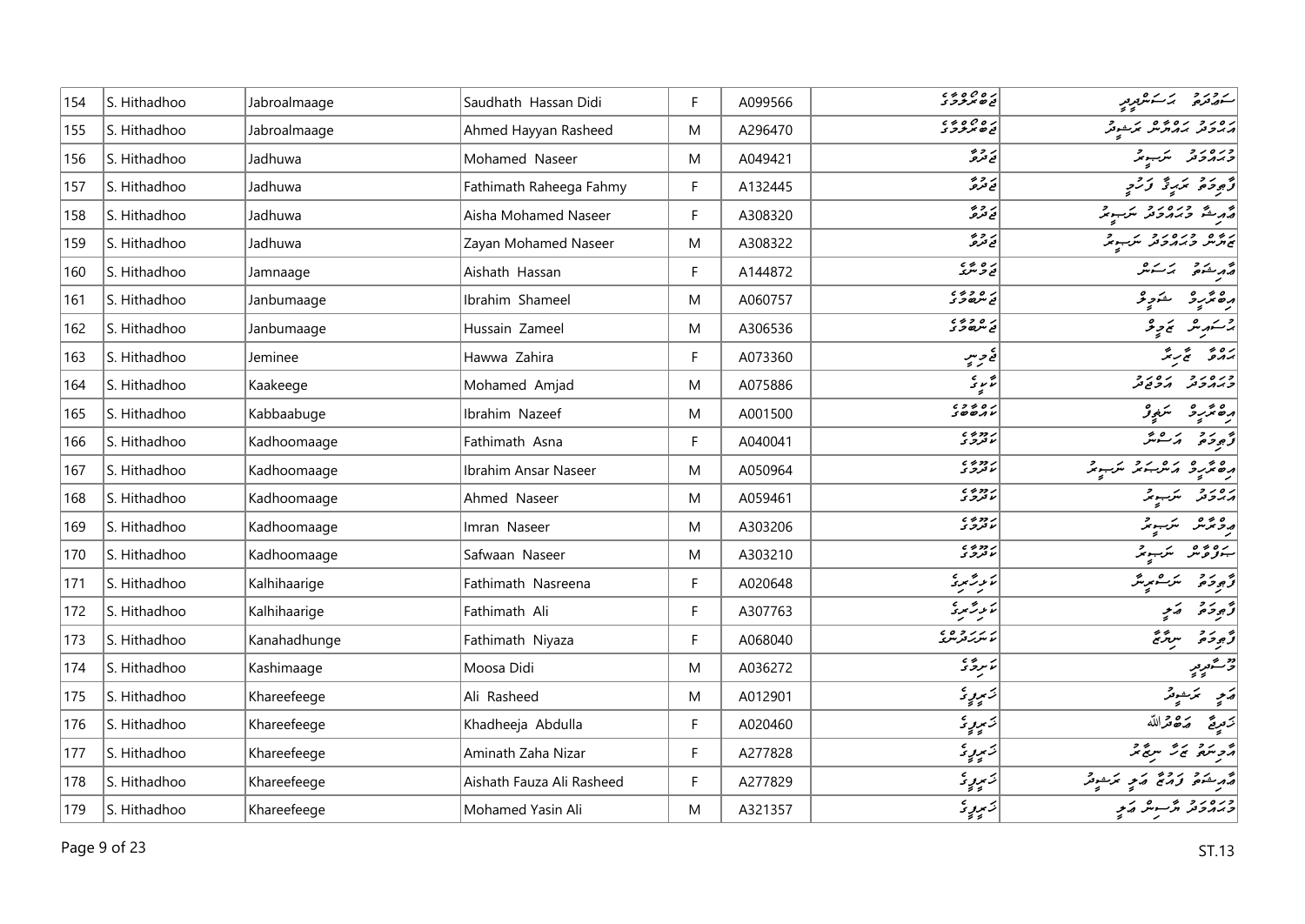| 180 | S. Hithadhoo | Kharudhaluge     | Abdulla Manikufaanu        | M           | A111470 | ژ ور و ،<br>  ژ برترنوی            | مَدَهْ مَدْ اللّهَ حَسِرِينَ قَرَّ يَتْر                      |
|-----|--------------|------------------|----------------------------|-------------|---------|------------------------------------|---------------------------------------------------------------|
| 181 | S. Hithadhoo | Kharudhaluge     | Huzaimath Hussain          | $\mathsf F$ | A308000 | بر ور و ،<br>نر مرتر و ،           | $rac{2}{\sqrt{2}}$                                            |
| 182 | S. Hithadhoo | Kharudhaluge     | Anaf Abdulla               | M           | A369351 | ژ ور و ،<br>  ژ برترنوی            | مَسَعْدِ مَصْعَرَاللَّهُ                                      |
| 183 | S. Hithadhoo | Kibimaage        | Nihayath Ibrahim           | F           | A100267 | $550\nu$                           | ەھ ئۆر ۋ<br>سرچ پر و                                          |
| 184 | S. Hithadhoo | Kibimaage        | Haniyyath Ibrahim          | F.          | A100268 | 550y                               | ە ھەترىرى<br>برھەترىرى<br>ئەس <i>رە ئە</i> ر                  |
| 185 | S. Hithadhoo | Kibimaage        | Sabaahath Ibrahim          | F           | A277844 | 550y                               | ە ھەترىرى<br>بە ئەر د                                         |
| 186 | S. Hithadhoo | Kibimaage        | Nafaahath Ibrahim          | F           | A307464 | נים<br>נק                          | يرور مده بره بررد                                             |
| 187 | S. Hithadhoo | Kuburumaage      | Ahmed Nasih                | M           | A082460 | د د د ه ،<br>مان مرد د             | رەرد شهر                                                      |
| 188 | S. Hithadhoo | Kudhehimaage     | Aminath Himya Abdulla      | F.          | A295421 | ژې په په                           | ومحر معرفة معاقرالله                                          |
| 189 | S. Hithadhoo | Kurukurumaage    | Hawwa Zahira               | F           | A155565 | و و و و ده ،<br>ما مورس            | رەپ پەرىر                                                     |
| 190 | S. Hithadhoo | Kurukurumaage    | Ahmed Zahir                | M           | A156756 | د د د د د ه ،<br>ما موما مور د     | رەرو ئەرى                                                     |
| 191 | S. Hithadhoo | Laasaany         | Mohamed Faiz               | M           | A057432 | اقرشقهر<br>پخ                      | ورەر د ۋرج                                                    |
| 192 | S. Hithadhoo | Laasaany         | Aishath Faruzana           | $\mathsf F$ | A100297 | ۇ ئەسىر<br>ئ                       | ە ئەسكەت كەندىنى ئىر                                          |
| 193 | S. Hithadhoo | Laasaany         | Zayaan Abdul Gaadhir       | M           | A278754 | ۇ ئەسىر<br>ئ                       | د مهر د د وه و د د د<br>  ج تر شهر مهر د تو تو تر تر          |
| 194 | S. Hithadhoo | Laasaany         | Ali Hussain                | M           | A296345 | ۇسە<br>ئوسە                        | أە ئو بەر ئەسكىر بىر                                          |
| 195 | S. Hithadhoo | Laasaany         | Hussain Haneef             | M           | A308956 | ۇرمە <sub>سىر</sub>                | رىسكىرىش كەنب <mark>ور</mark><br>مەسكىرىش كەنبولگە            |
| 196 | S. Hithadhoo | Laasaany         | Faisal Ali                 | M           | A379775 | ۇ ئەسىر<br>ئ                       | وَرَجَعٌ الْمَيْحِ                                            |
| 197 | S. Hithadhoo | Lilac            | Azheen Rasheed             | F           | A099550 | جرځره                              | ر قریر مرشور<br>مقریر مرشور                                   |
| 198 | S. Hithadhoo | Maahinna         | Fathmath Didi              | F           | A021577 | ۇ <sub>سە</sub> بىرىتر             | ر<br>تر موځ مړينې                                             |
| 199 | S. Hithadhoo | Maahinna         | Hussain Manikfaanu         | M           | A068104 | ا ده به شد.<br>پیشین               | ر مەمرىكى ئىرىدۇ.<br>مەسكىر ئىرى ئىرىدۇ ئىر                   |
| 200 | S. Hithadhoo | Maahinna         | Aishath Hussain            | $\mathsf F$ | A148088 | ۇ <sub>سە</sub> بىرىكە             | ە ئىر ئىس ئەسكىرىش                                            |
| 201 | S. Hithadhoo | Maahinna         | Aminath Nauma Hussain      | F           | A308410 | ۇرىۋىئە                            | أأدخره المتمر المسترامين                                      |
| 202 | S. Hithadhoo | Mala             | Fathimath Almas Habeeb     | $\mathsf F$ | A296675 | زى                                 | ژوره رووگ رَه                                                 |
| 203 | S. Hithadhoo | Marine Gold      | Shamsiyya Ali              | F.          | A125160 | الخبر هيموه                        |                                                               |
| 204 | S. Hithadhoo | Marine Gold      | Fathimath Sidhrath Shareef | F.          | A245995 | ې موړه وه<br>خ <sup>م</sup> رسمونځ | ے وسودی کے دیا<br>مشور ہوری کے مشہور<br>وی وی کے سورتری مشہور |
| 205 | S. Hithadhoo | Marine Gold Aage | Fathmath Khalidha          | F           | A020784 | ، وه وه وه .<br>د برس و وه د د     | وَجِودَةٍ رَّجِعَہُ                                           |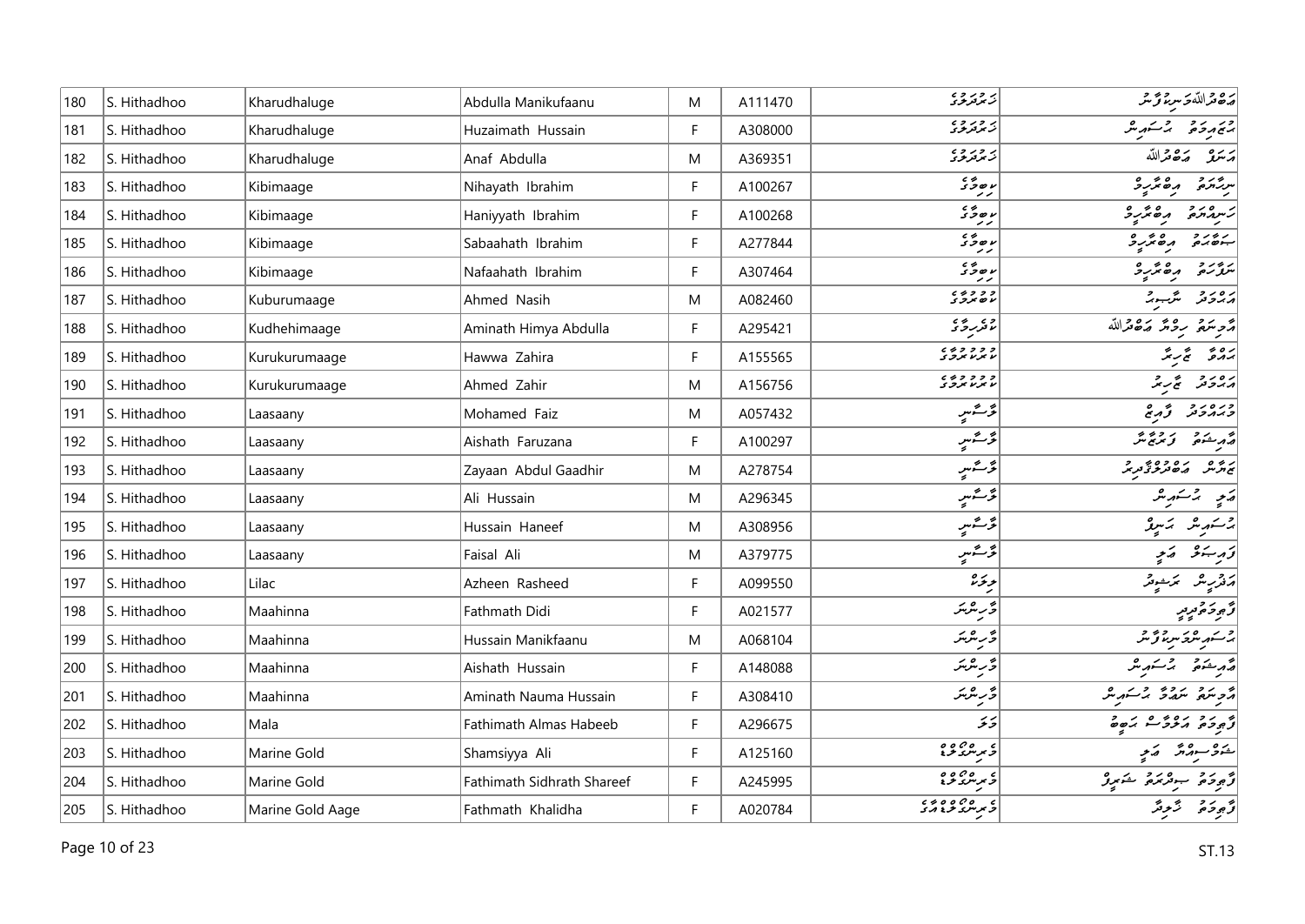| 206 | S. Hithadhoo | Marine Gold Aage | Ithaaf Ali Shaheedh    | F           | A309263 | ې ده ۵ وه وې<br>د برسرونو ور                       | و. وگړو څرمنې                                      |
|-----|--------------|------------------|------------------------|-------------|---------|----------------------------------------------------|----------------------------------------------------|
| 207 | S. Hithadhoo | Menson House     | Aishath Ibrahim Didi   | E           | A020889 | <sup>ى</sup> مەسەئەر <i>جە</i> ر                   | و الشوه المعامر المعروفية                          |
| 208 | S. Hithadhoo | Metro Villa      | Niumath Mohamed        | F           | A020761 | دءيموقه                                            | و ره ر و<br><i>و ټ</i> رو تر<br>سردر و             |
| 209 | S. Hithadhoo | Metro Villa      | Azma Mohamed           | F           | A020850 | <sup>ى 2</sup> 9 ئىرى ئى                           | و رە ر د<br>تر پر تر تر<br>ر ه و<br>پرځونژ         |
| 210 | S. Hithadhoo | Miskihdhoshuge   | Ahmed Solah Ali Didi   | M           | A012177 | د صوره ده ده.<br>د سوره تریرد                      | رەر دېگرى كەرىرىر                                  |
| 211 | S. Hithadhoo | Miskihdhoshuge   | Abdulla Saeed Ali Didi | M           | A032342 | حەپ ھەيدو ،<br>سەمر ھەقىرىرى                       | رَةٍ وَكَّرَاللَّهُ سَمَّ مِرْقَرِ مَرْمَوْنِدِينِ |
| 212 | S. Hithadhoo | Miskihdhoshuge   | Aminath Wafa Saeed     | F           | A150254 | د مهره وده د و ،<br>بر مسره قدیری                  | أأوسكم وكالمستهيض                                  |
| 213 | S. Hithadhoo | Miskihdhoshuge   | Hussain Siraj Saeed    | M           | A303053 | د شوه ورود.<br>د شوه فرمزد                         | رُسكريكر سويرَّة سكرير                             |
| 214 | S. Hithadhoo | Miskihdhoshuge   | Aminath Sana Salaah    | F           | A303058 | و ره ره پرو ،<br>د سومړيون                         | ە ئەسرە ئەنگە ئىكەن                                |
| 215 | S. Hithadhoo | Miskihdhoshuge   | Aishath Sadha Solah    | F           | A303060 | و سه ده وده و د<br>د سه ده فرمرد                   |                                                    |
| 216 | S. Hithadhoo | Mudhinge         | Hawwa Zahira           | F           | A020732 | وتوبثرته                                           | برە ئەرىتى                                         |
| 217 | S. Hithadhoo | Mudhinge         | Athhar Haleem          | M           | A308357 | 3 مرمر<br>م                                        | أرەر ئەرو                                          |
| 218 | S. Hithadhoo | Naaznee Manzil   | Aishath Nushooza       | F           | A060968 | مَ <i>نَّجْ بِبِرْدَ مْرْبِح</i> ْ                 |                                                    |
| 219 | S. Hithadhoo | Naaznee Manzil   | Aminath Shaila Nazyf   | $\mathsf F$ | A278636 | مَ <i>نَّجْ سِرْحَ</i> سُر <sub>ْ</sub> حِرْ حَرْ  | أأوللم الموقر للموثر                               |
| 220 | S. Hithadhoo | Nailoanuge       | Ahmed Nizam            | M           | A020977 | سَمە ئۇسىر                                         | ړه رو سرگو                                         |
| 221 | S. Hithadhoo | Nailoanuge       | Fathimath Nasha        | F           | A277852 | يندعونن                                            | توجوختم الكرامية                                   |
| 222 | S. Hithadhoo | Nailoanuge       | Aminath Shiyana        | F           | A303322 | ىئەر ئۇيىزى                                        | أأدو سكرة فسيرشش                                   |
| 223 | S. Hithadhoo | Nailoanuge       | Hawwa Shifana Mohamed  | F           | A307586 | يئد وعبيد                                          | ره و مشوره در ۲۵۷۶<br>بروغ مشورگر وبروونر          |
| 224 | S. Hithadhoo | Nailoanuge       | Aishath Eeshan Nizam   | F           | A330407 | يئدى و ،                                           | ۇرىشۇ پېشىر سۇر                                    |
| 225 | S. Hithadhoo | Nalareethige     | Asiyath Naseem         | F           | A020436 | يرۇپرە ئ                                           | ومستركم الترسوم                                    |
| 226 | S. Hithadhoo | Night Queen      | Abdullah Sadiq         | M           | A001859 | يئىرغ ئۈرىگە                                       | رەقراللە گەم <i>رى</i>                             |
| 227 | S. Hithadhoo | Night Queen      | Ali Shareef            | M           | A020803 | سَم <i>رِ ع</i> ُ <sup>م</sup> ُ م <sub>ی</sub> سُ | أركمني المستكام والمحمد والمحمد                    |
| 228 | S. Hithadhoo | Night Queen      | Hassan Zahir           | M           | A023845 | يتموع محمويته                                      | يەستىش ئاپرىتى                                     |
| 229 | S. Hithadhoo | Night Queen      | Hussein Zahir          | M           | A058271 | يئىرقچ ئۈمپىر                                      | برسكر مع كريم                                      |
| 230 | S. Hithadhoo | Night Queen      | Aishath Alsan Sadiq    | F           | A308224 | يئىرغ ئۈرىگە                                       | י גד גם גם<br>ג'ו גד גם ג'ו היית היותי             |
| 231 | S. Hithadhoo | Noajavaaneege    | Fathimath Afaa Ali     | F           | A277835 | ترىئ قرسرى                                         | أوجوده أياو أيامي                                  |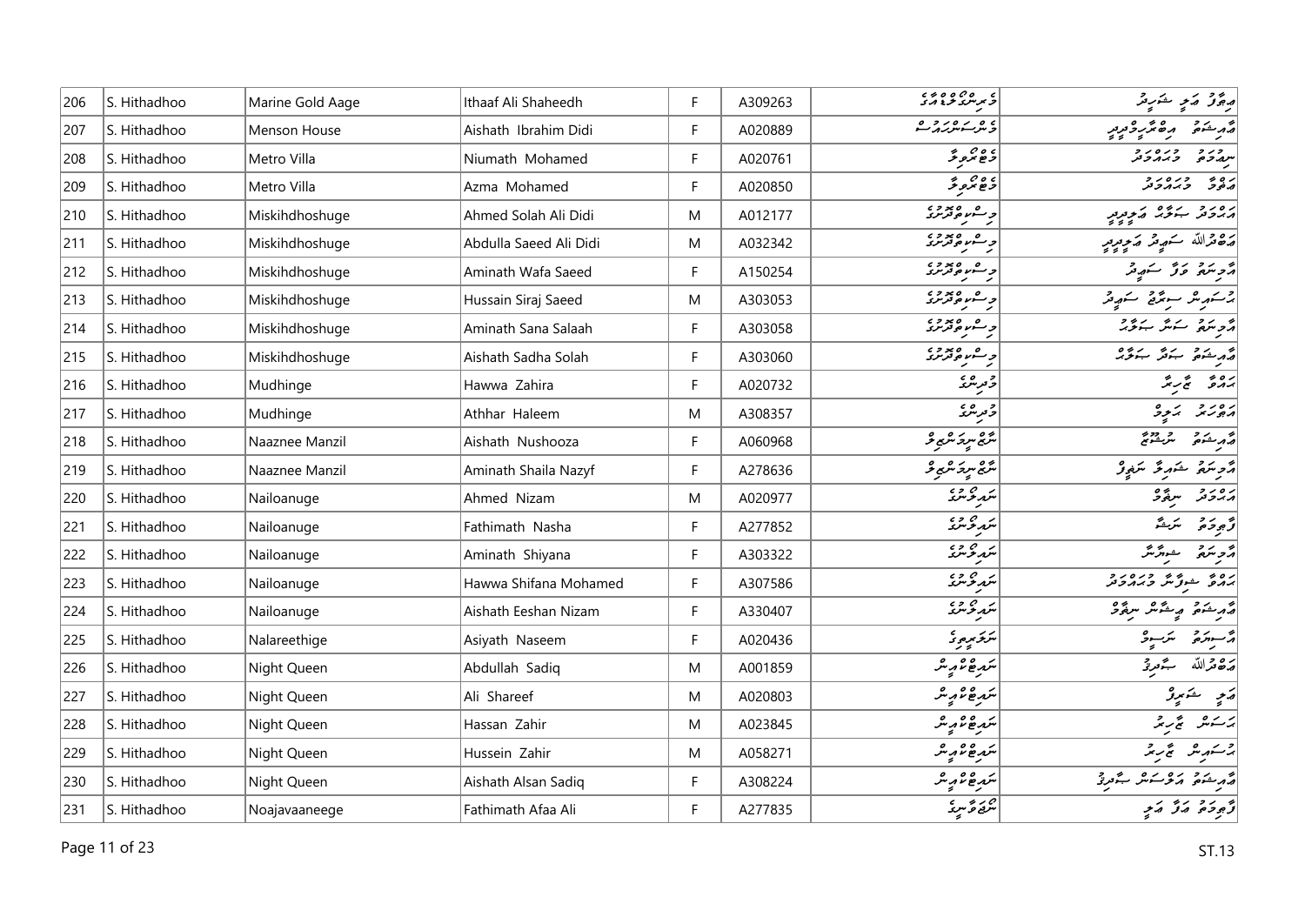| 232 | S. Hithadhoo | Noovilaage       | Hussain Habeeb                 | M  | A027262 | دد<br>متر <sub>جع</sub> بحری                 | ج سکه شه بر کرده                                        |
|-----|--------------|------------------|--------------------------------|----|---------|----------------------------------------------|---------------------------------------------------------|
| 233 | S. Hithadhoo | Noovilaage       | Ahmed Ali Habeeb               | M  | A069855 | دد پر پر<br>سر <sub>گر</sub> بر              | ره رو د چه د ه                                          |
| 234 | S. Hithadhoo | Noovilaage       | Hussain Ali Habeeb             | M  | A075023 | دد په په<br>سر <sub>گرم</sub> ونو            | ج ڪمر شريح جي جي ص                                      |
| 235 | S. Hithadhoo | Noovilaage       | Zeenath Ali Habeeb             | F. | A075876 | دد په په<br>سر <sub>گرم</sub> ونو            | ي سَعْدَ مَعِ سَعِي                                     |
| 236 | S. Hithadhoo | Noovilaage       | Fathimath Hassan Habeeb        | F. | A100329 | دو پر ،<br>سر <sub>ج م</sub> حر <sub>ک</sub> | توجوج برسكس بركا                                        |
| 237 | S. Hithadhoo | Noovilaage       | Aminath Ali Habeeb             | F. | A103561 | دو پر په<br>سر <sub>گو</sub> بو ت            |                                                         |
| 238 | S. Hithadhoo | Noovilaage       | Mohamed Raaee Ahmed            | M  | A296676 | دد د ،<br>متره پرې                           | ورەرو گە مەدو                                           |
| 239 | S. Hithadhoo | Oakum            | Mohamed Rasheed                | M  | A020751 | ەرە<br>مەندى                                 | ورەرو كەنبەتر                                           |
| 240 | S. Hithadhoo | Ocean Lead       | Ahmed Hailam                   | M  | A019713 | پر <u>ين</u> ه مر <sub>محي</sub> ء           | أرەر ئەرى                                               |
| 241 | S. Hithadhoo | Ocean Lead       | Aminath Najiyath Shareef       | F. | A277441 | پر شه مرموٍ ؟                                | أأرجع اللمع الكرمح المسكورة                             |
| 242 | S. Hithadhoo | Ocean Lead       | Mohamed Nawaz Shareef          | M  | A295199 | پر <u>ين</u> ه مر <sub>محي</sub> ء           | ورەرو رود شركتور                                        |
| 243 | S. Hithadhoo | Ocean Lead       | Fathmath Naja Shareef          | F  | A295201 | پرېشه ش <sub>مجي</sub> ءِ                    | تزودة لترقح كتمر                                        |
| 244 | S. Hithadhoo | Oivaru           | Ibrahim Shafeeq                | M  | A099553 | بر<br>مرمرغه تر                              | د ۱۵ پخپر د کشور د                                      |
| 245 | S. Hithadhoo | Ovagge           | Mariyam Mausoodha              | F  | A307286 | 3020                                         | ر ه ر ه<br><del>د</del> بربرگر<br>ر و دور.<br>تر پرسوتر |
| 246 | S. Hithadhoo | Palm Soad        | Fathimath                      | F  | A038063 | ېر ده په                                     | وٌجوحهُ                                                 |
| 247 | S. Hithadhoo | Parkaruge        | Aminath Shahidha               | F  | A161307 | و بر چې<br>گرما مري                          | أأروبترة فتحرقه                                         |
| 248 | S. Hithadhoo | Pingponguge      | Naseera Ahmed                  | F. | A020721 | و ۵ مر ۵ و ۷<br>برسربر تر سر د               | ر ه ر د<br>م <i>. ژ</i> ونر<br>ىئزىبېرىگە               |
| 249 | S. Hithadhoo | Pingponguge      | Mariyam Asfa                   | F  | A308029 | و ۵ مر ۵ و ۷<br>برسربر تر سر د               | زەرە بەرەپچ                                             |
| 250 | S. Hithadhoo | Pink Villa       | Hassan Nazeer                  | M  | A306361 | ويثر بنموقر                                  | پرستمبر سریا پر                                         |
| 251 | S. Hithadhoo | Plaza            | Ali Mohamed Didi               | M  | A062557 | ویږ                                          | در ۱۵۷۶ وروپر<br>  در در در در در در                    |
| 252 | S. Hithadhoo | Pretty Villa     | Nihaal Hassan                  | M  | A309369 | ژیز جو عرتخه                                 | ىردى ئەسكىر                                             |
| 253 | S. Hithadhoo | Pretty Villa     | Naufa Hassan                   | F  | A324384 | إثريج وقر                                    | ىئەتى برىكىش                                            |
| 254 | S. Hithadhoo | Raahathussabaahu | Mohamed Junain Ali             | M  | A308805 | در وه رد و<br>برره د سره بر                  | ورورو ويمرش كمع                                         |
| 255 | S. Hithadhoo | Rabarumaage      | Sheeza Abdulla                 | F  | A084831 | ر ر د د »<br>بره برو د                       | أخويج صكائلة                                            |
| 256 | S. Hithadhoo | Rabarumaage      | Mohamed Mishal Ahmed<br>Husnee | M  | A340428 | ر ر د ه ،<br>بره برو د                       | ورەرد و شەرە رەرد و مس                                  |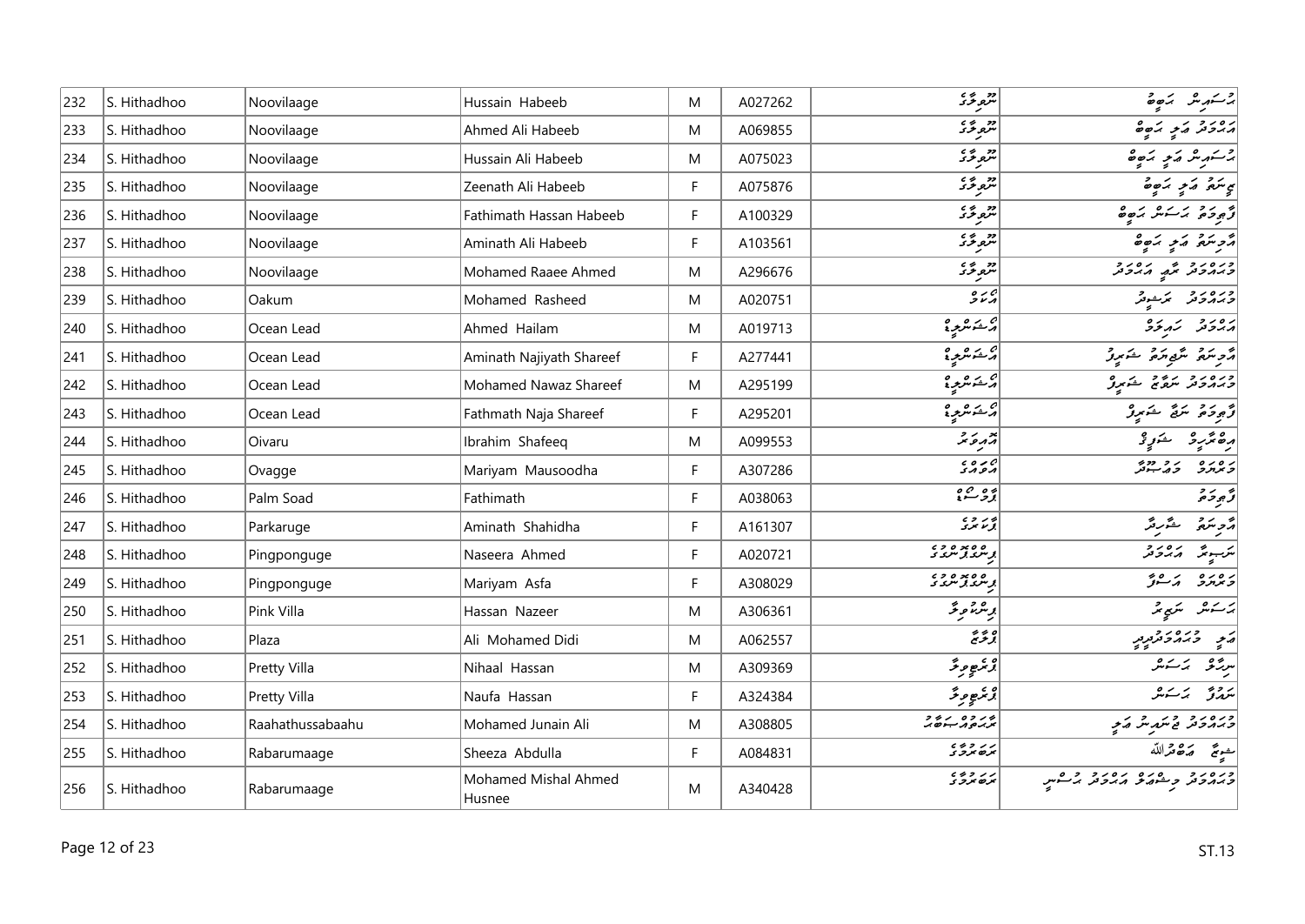| 257 | S. Hithadhoo | Radium Light     | Abdulla Zuhuree             | M           | A077710 | ترو زو در ه                                                                                             | پرچ قرالله یخ شرمیه                                                                                                                                                                                                                |
|-----|--------------|------------------|-----------------------------|-------------|---------|---------------------------------------------------------------------------------------------------------|------------------------------------------------------------------------------------------------------------------------------------------------------------------------------------------------------------------------------------|
| 258 | S. Hithadhoo | Radium Light     | Hawwa Ali                   | F           | A090083 | بموتر و څرم ه                                                                                           | رەپە مەر                                                                                                                                                                                                                           |
| 259 | S. Hithadhoo | Raiyvilaage      | Mariyam Ahmed               | E           | A019863 | بره و پر ،<br>مر <sub>حو</sub> مونځر                                                                    | ג פ ג פ ג כ ג כ<br>קישיו <i>נ</i> פ אייג פינג                                                                                                                                                                                      |
| 260 | S. Hithadhoo | Raiyvilaage      | Mohamed Abdulla             | M           | A094275 | ره<br>مر <sub>حوم</sub> ونړ                                                                             | وره رو دەقراللە                                                                                                                                                                                                                    |
| 261 | S. Hithadhoo | Raiyvilaage      | Mariyam Abdulla             | $\mathsf F$ | A104546 | ر ه<br>بر <sub>گ</sub> وم څر                                                                            | صصرالله<br>ر ه ر ه<br><del>ر</del> بربرگ                                                                                                                                                                                           |
| 262 | S. Hithadhoo | Randhelifaruge   | Neeveen Jaleel              | F           | A295305 | ئەشرى <i>زىرە</i>                                                                                       | سرەپ ئۇ ئۇچ                                                                                                                                                                                                                        |
| 263 | S. Hithadhoo | Randhoadhige     | Ahmed Shameem               | M           | A120450 | ر وہ<br>برىرترىرى                                                                                       | أترجع<br>ے کو و                                                                                                                                                                                                                    |
| 264 | S. Hithadhoo | Red Bird         | Khadheeja Ali               | F           | A021127 | $0\not\in\mathcal{O}$<br>2 $\varnothing$ 2 x                                                            | رَمَرِيحَ - مَا مِنْ                                                                                                                                                                                                               |
| 265 | S. Hithadhoo | Red Bird         | Dr. Shaffa Ibrahim          | F           | A062704 | $\begin{array}{c} 0 \leqslant 0 \leqslant \\ 2 \leqslant \varnothing \leqslant \mathcal{F} \end{array}$ | $30 - 201$<br>مەھمەرچ                                                                                                                                                                                                              |
| 266 | S. Hithadhoo | Rivaruge         | Mohamed Asif                | M           | A307638 | ر و ،<br>موح موی                                                                                        | ورەرو ھەبدۇ                                                                                                                                                                                                                        |
| 267 | S. Hithadhoo | Roze Meed        | Hawwa Zahira                | F           | A031901 | ە ە ھ<br>مرىخ ج <sub>و</sub> لا                                                                         | برە ئەستىر                                                                                                                                                                                                                         |
| 268 | S. Hithadhoo | Roze Meed        | Fathimath Neelee            | F           | A042449 | ە ە ھ<br>ئىرىم جە يا                                                                                    | توجوحو<br>سرچر<br>پ                                                                                                                                                                                                                |
| 269 | S. Hithadhoo | Roze Meed        | Mohamed Rizween             | M           | A161291 | ەرە ج<br>ئىرىنى ج <sub>ە</sub> ي                                                                        | ورەر ئەربۇر بول                                                                                                                                                                                                                    |
| 270 | S. Hithadhoo | Ruby             | Hassan Shafeeg              | M           | A021163 | دد<br>بمرصح                                                                                             | پر سکاه کار دیگر پاکستانی کار برای استفاده میتوانی که استفاده میتوانی که استفاده کردید که استفاده کردید<br>منابع کار کار کرده کرده کردید که برای کردید که برای میتوانی که برای کردید که برای کردید که برای کردید که برای<br>این کر |
| 271 | S. Hithadhoo | Ruby             | Aminath Aneega              | F           | A308531 | دد<br>برځ                                                                                               | أزجر سنتمر أرسبة                                                                                                                                                                                                                   |
| 272 | S. Hithadhoo | Saahil           | Aminath Ali                 | F           | A020981 | سەر بۇ<br>م                                                                                             | أرمر تركيحهم<br>رژمو                                                                                                                                                                                                               |
| 273 | S. Hithadhoo | Saahil           | Jamsheeda Ali               | F           | A048025 | سەر بۇ                                                                                                  | ۇرۇسىدىگر<br>ئ<br>ەتىر                                                                                                                                                                                                             |
| 274 | S. Hithadhoo | Sainaa           | Ibrahim Sajid               | M           | A308911 | سەمەتىر                                                                                                 | ە ھەترىرى<br>برھەترىرى<br>ر گھيے قر                                                                                                                                                                                                |
| 275 | S. Hithadhoo | Sanfaakeyoge     | Shaziyya Mohamed            | F           | A037712 | ر په ده پر د<br>سرمندن کرد                                                                              | ڪنور ۾ ٿر<br>و ر ه ر و<br>تر پر تر تر                                                                                                                                                                                              |
| 276 | S. Hithadhoo | Sanfaakeyoge     | Aishath Sana                | F           | A306889 | ر په ه و و و و<br>سه مرو مو مر                                                                          | پر ديگر ج<br>مرکز مشوجو                                                                                                                                                                                                            |
| 277 | S. Hithadhoo | Sangumarumaruge  | Abbas Mohamed               | M           | A028119 | ر ۵ و د و د و د<br>ستوسری مربو موی                                                                      | 250/<br>و رە ر د<br><i>د ب</i> رگرىز                                                                                                                                                                                               |
| 278 | S. Hithadhoo | Sangumarumaruge  | Hanima Mohamed              | $\mathsf F$ | A047772 | ر ۵ ۶ ۶ ۶ ۶ و ۶<br>سومبرو <del>م</del> رو مرد                                                           | و ره ر د<br>تر پر ژنر<br>ر مسرد مح                                                                                                                                                                                                 |
| 279 | S. Hithadhoo | Sangumarumaruge  | Mariyam Narmeen Mohamed     | F           | A146916 | ر ده و د و د و د<br>ستوسری <del>م</del> رد مرد                                                          | נים נים וניקבית במחבת                                                                                                                                                                                                              |
| 280 | S. Hithadhoo | Sangumarumaruge  | Mohamed Ismail Rasheed      | M           | A296291 | ر ده و د و د و د<br>ستوسری مرد مرد                                                                      | ورەرو رېسۇمپۇ برېسور                                                                                                                                                                                                               |
| 281 | S. Hithadhoo | Sangumarumaruge  | Aishath Inaan Abbas Mohamed | F           | A334494 | ر ه و د و د و و و<br>سومبرو مرو مرو                                                                     |                                                                                                                                                                                                                                    |
| 282 | S. Hithadhoo | Saraasaruge Aage | Fathimath Shifaa Moosa Didi | F           | A057346 | ر په په د د په د په<br>سوټر سومرۍ دري                                                                   | ژوځو خرژ وگړېږ                                                                                                                                                                                                                     |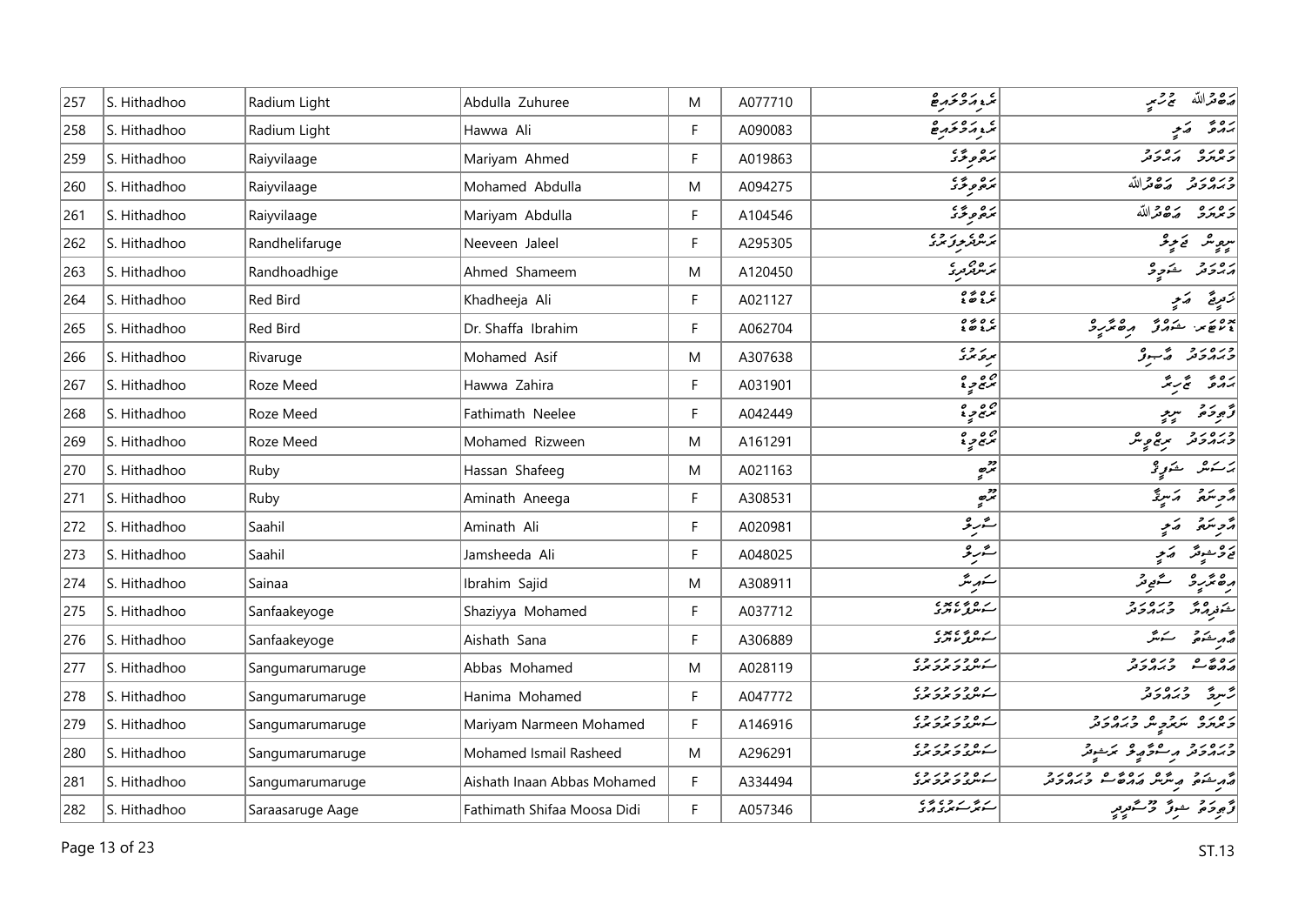| 283 | S. Hithadhoo | Saraasaruge Aage  | Aminath Moosa Didi    | F  | A064141 | ر په د د د د د د<br>سوټر سوټرۍ د د   | ۇ ئەڭ ئۇستەربىر                                                                     |
|-----|--------------|-------------------|-----------------------|----|---------|--------------------------------------|-------------------------------------------------------------------------------------|
| 284 | S. Hithadhoo | Saraasaruge Aage  | Mohamed Moosa Didi    | M  | A099516 | ر په دره ده د                        | وره رو دو عبر در<br>ح پر مرح فر ح حسن مربع                                          |
| 285 | S. Hithadhoo | Saraasaruge Aage  | Aishath Faiza         | F  | A146173 | ر پر در و ، پر ،<br>سوټر سوټرۍ درې   | مدار المستمرة وأراجح                                                                |
| 286 | S. Hithadhoo | Saraasaruge Aage  | Ali Moosa Didi        | M  | A154179 | ر پر در و ، پر ،<br>سوټر سوترۍ درې   | ر<br>پر د گرورن                                                                     |
| 287 | S. Hithadhoo | Saraasaruge Aage  | Aishath Zakaa Zahir   | F. | A278661 | ر په د د د د د د<br>سوټر سوټرۍ د د   | و د شوه د د د د د                                                                   |
| 288 | S. Hithadhoo | Saraasaruge Aage  | Ahmed Moosa Didi      | M  | A308787 | ر پر د د د د د د د<br>سوټر سوټرۍ درې | ره رو دو معرور<br>مهرومز و گرور                                                     |
| 289 | S. Hithadhoo | Sausan            | Khadheeja Shehena     | F  | A020573 | يەھ يەيىر                            | تزمريح المشركانكر                                                                   |
| 290 | S. Hithadhoo | Sausan            | Shaheedha Abdulla     | F  | A022634 | يەھ يەيىر                            | شَمَرِتْدَ <b>صَ</b> هُدَاللّه                                                      |
| 291 | S. Hithadhoo | Sausan            | Aishath Ru-uya        | F  | A307479 | يەھ ئەبىر                            | در دره دره<br><i>د</i> ر شور مرد در                                                 |
| 292 | S. Hithadhoo | Sea Love          | Nadhiya Ahmed         | F  | A021589 | سوئۇھ                                | شرور مدوم                                                                           |
| 293 | S. Hithadhoo | Sea Love          | Mariyam Nasra         | F  | A306929 | سوتزة                                | ر ه ر ه<br><del>د</del> بربرگ<br>ىئرىبەتتر                                          |
| 294 | S. Hithadhoo | Seepiyaage        | Maryam Moosa          | F  | A161293 | سە بورگە ئ                           | وحرثته<br>ر ه ر ه                                                                   |
| 295 | S. Hithadhoo | Seepiyaage        | Ahmed Alyan Aslam     | M  | A277863 | ا سوپوری<br>اسوپوری                  | ג ם ג כ ג סג ם ג ה בסג ם<br>ג ג ב ב ג ב יות יות ג – ייבב                            |
| 296 | S. Hithadhoo | Shaanaa           | Lirar Waheed          | M  | A066981 | شَہ شَر                              | جويمر كالرقر                                                                        |
| 297 | S. Hithadhoo | Shemrock          | Mariyam Hussain       | F  | A019647 | ره و پر ه<br>شو <del>ر</del> بور     | دەرە جەمدىر                                                                         |
| 298 | S. Hithadhoo | Shemrock          | Hussain Afeef Ali     | M  | A028025 | ے ہ برہ<br>شور برر                   | رحسكر بكر م <i>كرو مكرمي</i>                                                        |
| 299 | S. Hithadhoo | Shemrock          | Shujau Afeef          | M  | A104499 | ره و پر ه<br>شو <del>ر</del> بور     | شوق قرر و                                                                           |
| 300 | S. Hithadhoo | Shemrock          | Aminath Afeef         | F  | A154326 | ه و بره<br>شور برنا                  | أزوينتي أرزقه                                                                       |
| 301 | S. Hithadhoo | Shemrock          | Abdulla Shufaau Afeef | M  | A284335 | ره ده بره<br>شو <del>ر</del> برنا    | رە داللە ھۆرە دېۋ                                                                   |
| 302 | S. Hithadhoo | Shizmeenee Manzil | Shizleen              | F  | A163110 | مەم <i>ۋېرىدى</i> ش <sub>ىر</sub> ۋ  | مەم پەر<br>مەم ئە                                                                   |
| 303 | S. Hithadhoo | Shumais           | Gasim Ali             | M  | A001245 | ے تر <i>کم ک</i> ے                   | $\frac{1}{2}$ $\frac{1}{2}$ $\frac{1}{2}$ $\frac{1}{2}$ $\frac{1}{2}$ $\frac{1}{2}$ |
| 304 | S. Hithadhoo | Shumais           | Naween Abdulla        | M  | A025670 | ش <sub>ۇ تە</sub> ر                  | تتربوش وكافترالله                                                                   |
| 305 | S. Hithadhoo | <b>Shumais</b>    | Naiween Abdulla       | F  | A062238 | شەخ مەت                              | تتمرج يثمه اتكاه تحدالله                                                            |
| 306 | S. Hithadhoo | Shumais           | Shamoona Abdulla      | F  | A153572 | ىش <sub>ۇ تە</sub> رگ                | ية ودير مَنْ وَاللَّهُ                                                              |
| 307 | S. Hithadhoo | Shumais           | Ajumal Abdulla Ali    | M  | A290533 | ے تر <i>کیمرے</i><br>م               | برەرو برە دالله پر                                                                  |
| 308 | S. Hithadhoo | Shumais           | Hussain Ali           | M  | A296656 | ڪ پر ڪ<br>مشا <i>خ</i> ص             | برستهر شرا الأمر                                                                    |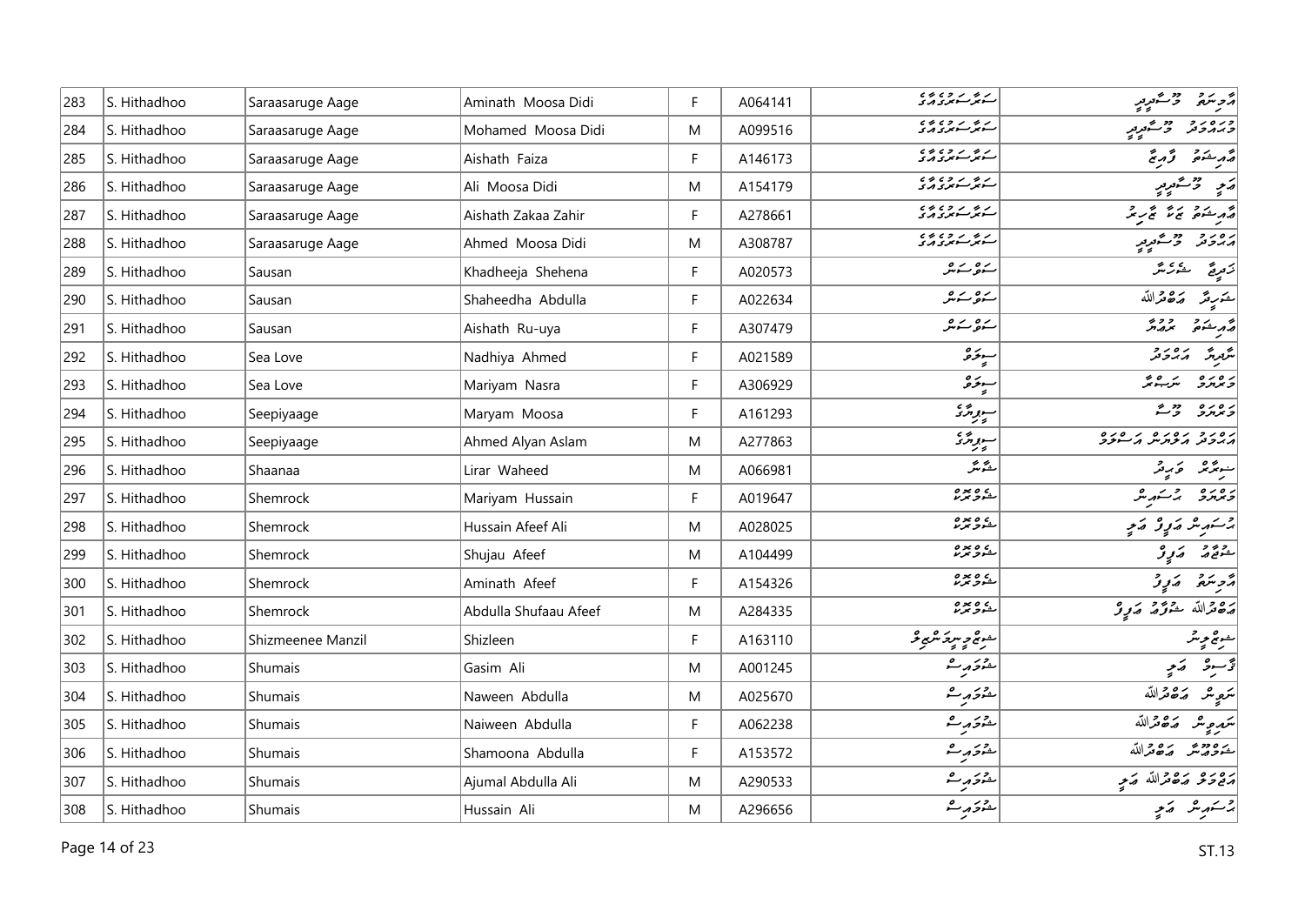| 309 | S. Hithadhoo | Soamaa                 | Shareef Ibrahim     | M  | A307566 | مشوشح                                   | ەرھ ئ <sup>ۆ</sup> ر ۋ<br> شەمرۇ        |
|-----|--------------|------------------------|---------------------|----|---------|-----------------------------------------|-----------------------------------------|
| 310 | S. Hithadhoo | Sosunge                | Ahmed Shareef       | M  | A049836 | <u>م ئەيرو،</u>                         | پرور و<br>ے مورثی                       |
| 311 | S. Hithadhoo | Sosunge                | Maryam Gasim        | F  | A161292 | <u>مریم مری</u>                         | ر ه ر ه<br><del>د</del> بربرگ           |
| 312 | S. Hithadhoo | Strawberry ge          | Mausoom Ibrahim     | M  | A091078 | $rac{1}{2}$                             | ر د دده<br>وړ سرو<br>مەھمەر ۋ           |
| 313 | S. Hithadhoo | Sunrise ge             | Mohamed Mush-hid    | M  | A152079 | ر<br>سەنئەتلەر <i>يى</i> ئ              | تر شەر تر<br>و ر ه ر و<br>و بر د تر تر  |
| 314 | S. Hithadhoo | Thabulaage             | Aishath Shifala     | F  | A099539 | ر د د ،<br>می خرد                       | ۇرىشقى ئىرۇقى                           |
| 315 | S. Hithadhoo | Thabulaage             | Hussain Infaz       | M  | A307624 | ر د د ،<br>می ځو ت                      | برسكر شرائد والمتعدي                    |
| 316 | S. Hithadhoo | Thaurugge              | Ali Shafy           | M  | A306983 | ر د د ه ه<br>ح د سرد د                  | ړې ځې <sub>ږ</sub>                      |
| 317 | S. Hithadhoo | The Light              | Mohamed Yasin Azeez | M  | A324248 | ترتزر هح                                | כנסגב קצי-קייר ה'מָץ                    |
| 318 | S. Hithadhoo | Thothaapareege Aage    | Hassan Ahmed        | M  | A040081 | ج پر ر بر بر بر بر<br>حوج پر محمد بر بر | يركبش المرصوح                           |
| 319 | S. Hithadhoo | <b>Thousand Flower</b> | Hawwa Naseer        | F  | A050995 | ر در ۵۵ ور<br>بود. با ملا ترکا بر       | رُوءُ سَرَجِيرُ                         |
| 320 | S. Hithadhoo | Thousand Flower        | Nihla Ali Rasheed   | F. | A050998 | ر ور ۵۵ ور<br>به دې سرتي څو سر          |                                         |
| 321 | S. Hithadhoo | <b>Thousand Flower</b> | Ali Naseer          | M  | A056227 | ر در ۵۵ ور<br>به دې سرتي کلر            | أوسمع المتمر والمحمد                    |
| 322 | S. Hithadhoo | <b>Thousand Flower</b> | Nihya Ali Rasheed   | F  | A371193 | ر ور ۵۵ ور<br>به دې سرتي توکو سر        | سر <i>ده کمی تر</i> شونر                |
| 323 | S. Hithadhoo | Two Star               | Ali Marsoom         | M  | A021330 | دد صريح پر                              | أەيم دىر دوە                            |
| 324 | S. Hithadhoo | Varudheege             | Azraf Basheer       | M  | A021463 | ر و<br>حرموری                           | ره ره<br>دی برق ځې شوبر                 |
| 325 | S. Hithadhoo | Varudheege             | Shahma Basheer      | F  | A043854 | ر ج مرد ري<br>حر مرد پر                 | لتذرو كالمتولا                          |
| 326 | S. Hithadhoo | Varudheege             | Jamsheeda Mufeed    | F  | A073462 | ئە تەرىخ<br>  قەسمەسىرى                 | ق ئ شبِعَد = ق تٍ مِرَّ                 |
| 327 | S. Hithadhoo | Varudheege             | Shauya Luthfy       | F. | A121000 | ر و<br>حرمرتور                          | أختمدش الحجومي                          |
| 328 | S. Hithadhoo | Varudheege             | Luthfa Luthfy       | F  | A295348 | پر چ <sub>وپر</sub> ي<br>  توسموپوری    | ووو وو                                  |
| 329 | S. Hithadhoo | Varudheege             | Unais Luthfy        | M  | A330505 | د جرمړ د                                | ە ئىر ئىس ئۇچ <sub>ۇ</sub> ر            |
| 330 | S. Hithadhoo | Velsa                  | Mohammad Waleed     | M  | A082790 | ه و مهٔ<br>حرمتهٔ                       | ورەر دىر د                              |
| 331 | S. Hithadhoo | Veuge                  | Mohamed Suneel      | M  | A019893 |                                         | و رە ر د<br><i>د بر</i> بر تر<br>سەبىرى |
| 332 | S. Hithadhoo | <b>Victory House</b>   | Ali Waheed          | M  | A045046 | ە ئەھ ئىرىر <i>مە</i> ر                 | ە ئەرە                                  |
| 333 | S. Hithadhoo | Violet Maage           | Aminath Fahmy       | F  | A019239 | ر په ووي<br><i>و</i> ر ژوڅر             | أرمز<br>وكرحي                           |
| 334 | S. Hithadhoo | Violet Maage           | Afiya Ahmed         | F  | A290986 | ر پروه و <sup>پ</sup>                   | ו היה היה היה בית.<br>הנות ההכת         |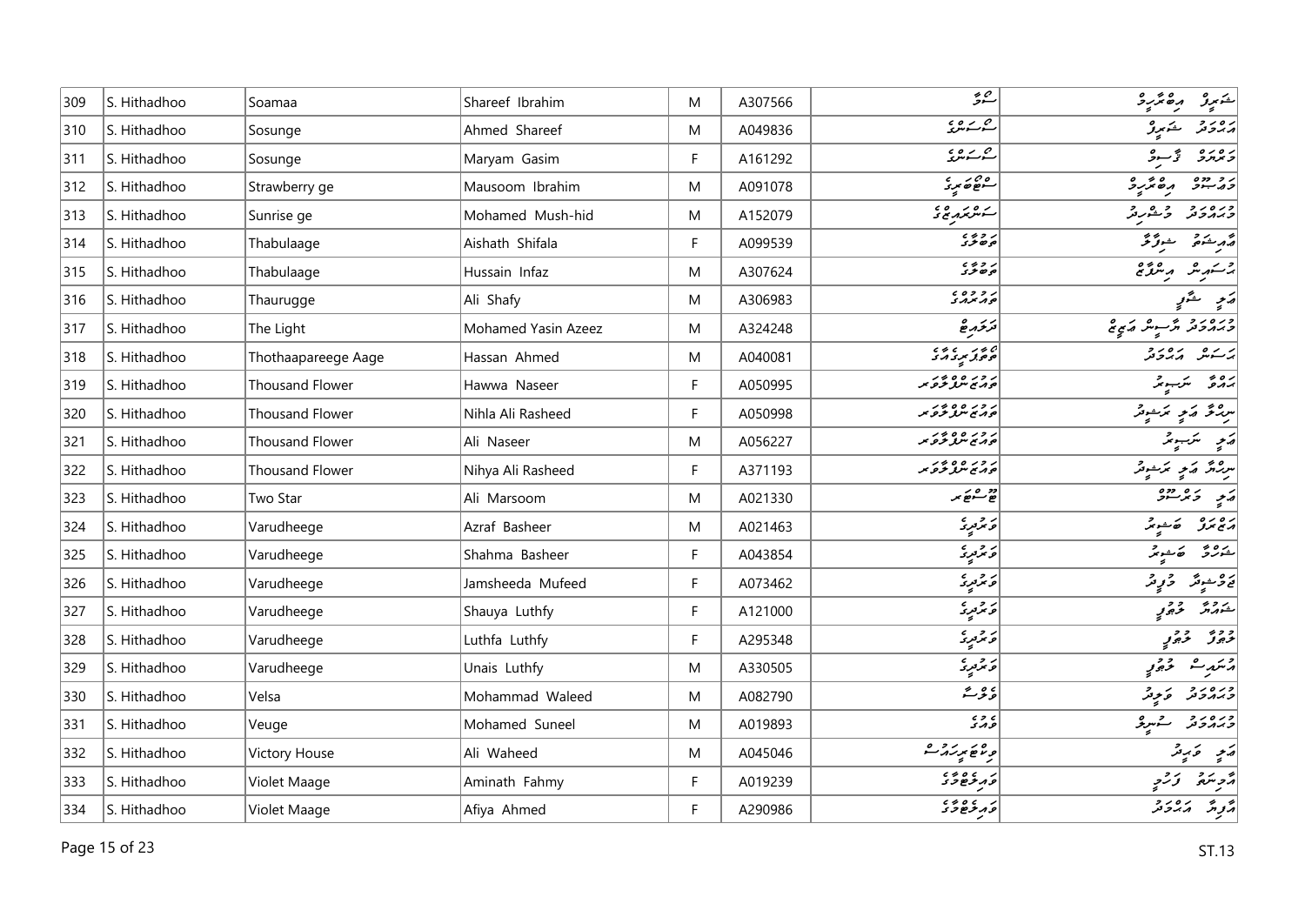| 335 | l S. Hithadhoo | Violet Maage | Amaany Ahmed        |   | A290988 | د مره و د ،                                 | أبرش برور و                            |
|-----|----------------|--------------|---------------------|---|---------|---------------------------------------------|----------------------------------------|
| 336 | l S. Hithadhoo | Wayvee Work  | lAminath Azha Ahmed |   | A278539 | ء ہ م رہ                                    | ه درو دوه ده دو                        |
| 337 | l S. Hithadhoo | Welcome      | Ahmed Rasheed       | M | A082463 | ء ورء                                       | پروژو کرشونر                           |
| 338 | l S. Hithadhoo | Zefeeru      | lFathimath Emaan    |   | A362196 | سے تر سر                                    | ەر ئەشر<br>フィージ<br>الزجوحرحر           |
| 339 | l S. Hithadhoo | Zuriyaanuge  | Nuzuhath Ahmed      |   | A161304 | ج بر پڑ پر د<br> ہج بر ہڑ سر <sub>ک</sub> ہ | 222 - 2017<br>  سرفر <i>107 - 20</i> 1 |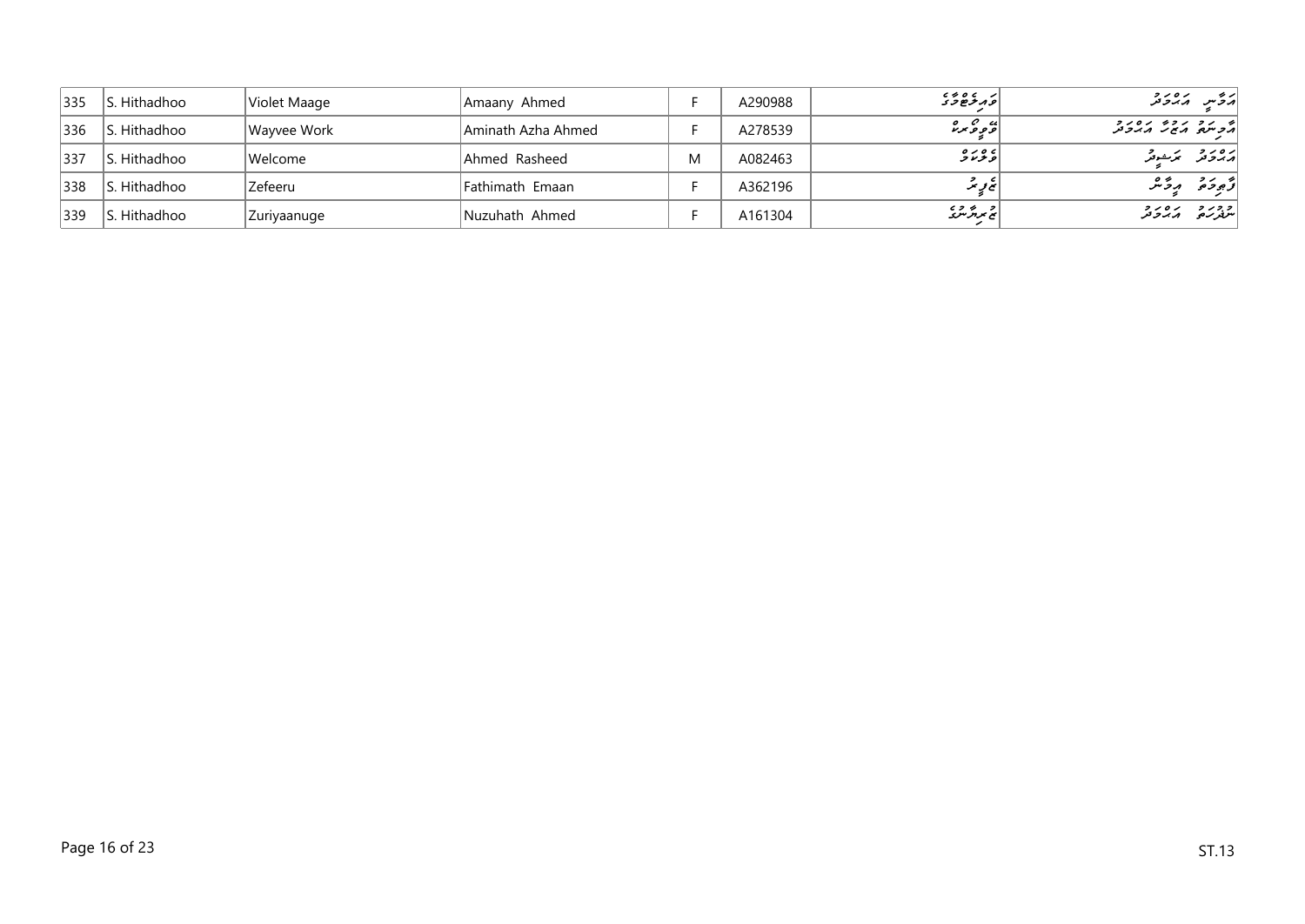## *w7qAn8m?sCw7mRo>u;wEw7mRw;sBo<*

| ' مرمر | 'يئرىثر: |
|--------|----------|
|        |          |
|        |          |
|        |          |

## *w7q9r@w7m>sCw7qHtFoFw7s;mAm=q7w7qHtFoFw7s;*

| ىر تە | $\mathcal{O} \times$<br>$\sim$ | $\sim$<br>. . | لترنثر |
|-------|--------------------------------|---------------|--------|
|       |                                |               |        |
|       |                                |               |        |
|       |                                |               |        |

| $\frac{2}{n}$ | $\overline{\phantom{a}}$ | اير هنه. | $\mathcal{O} \times$<br>سرسر |
|---------------|--------------------------|----------|------------------------------|
|               |                          |          |                              |
|               |                          |          |                              |
|               |                          |          |                              |

| ' ئىرتىر: | سر سر |  |
|-----------|-------|--|
|           |       |  |
|           |       |  |
|           |       |  |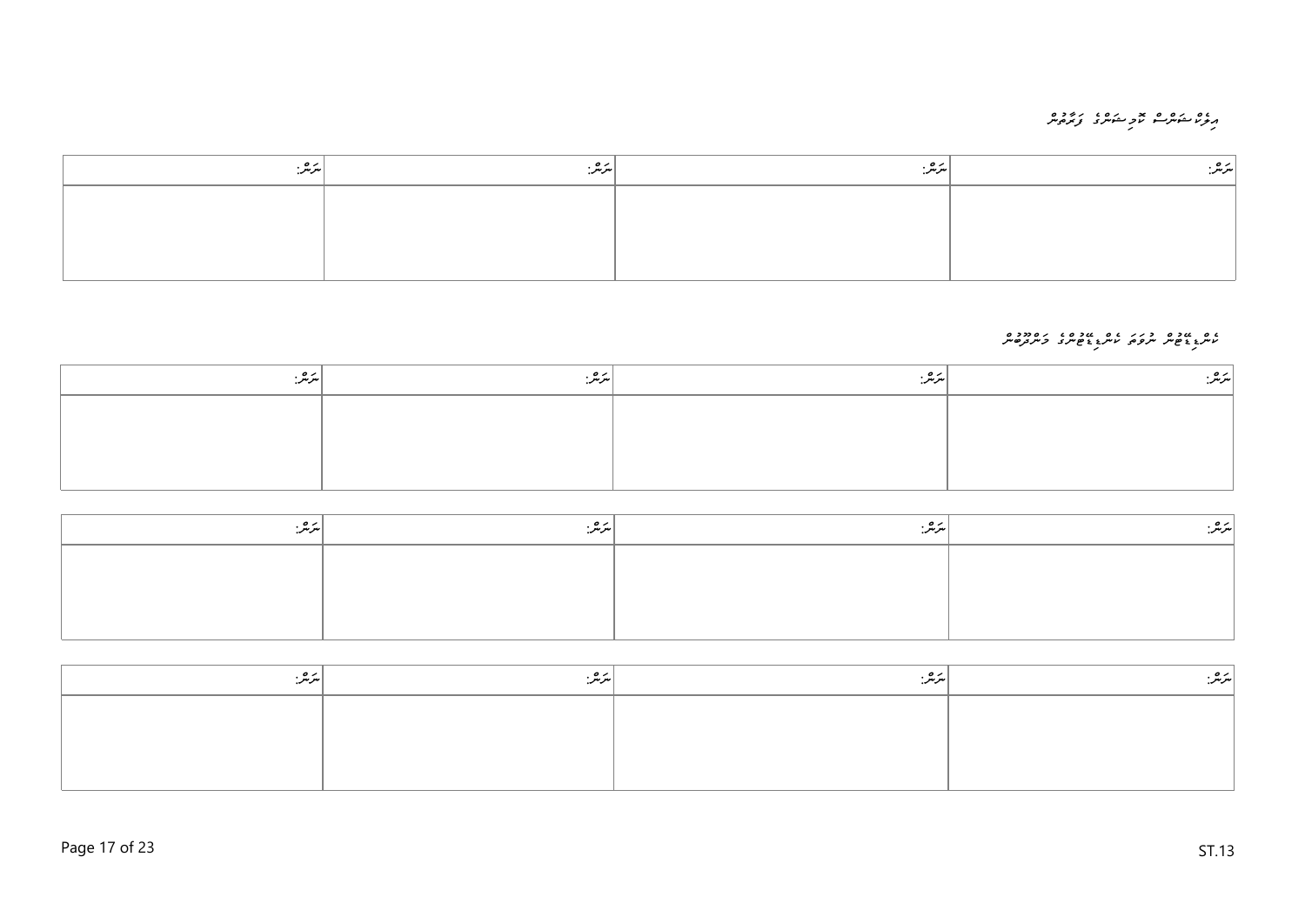| يزهر | $^{\circ}$ | ىئرىتر: |  |
|------|------------|---------|--|
|      |            |         |  |
|      |            |         |  |
|      |            |         |  |

| <sup>.</sup> سرسر. |  |
|--------------------|--|
|                    |  |
|                    |  |
|                    |  |

| ىئرىتر. | $\sim$ | ا بر هه. | لىرىش |
|---------|--------|----------|-------|
|         |        |          |       |
|         |        |          |       |
|         |        |          |       |

| يترمثر | $^{\circ}$ | ىر پىر |
|--------|------------|--------|
|        |            |        |
|        |            |        |
|        |            |        |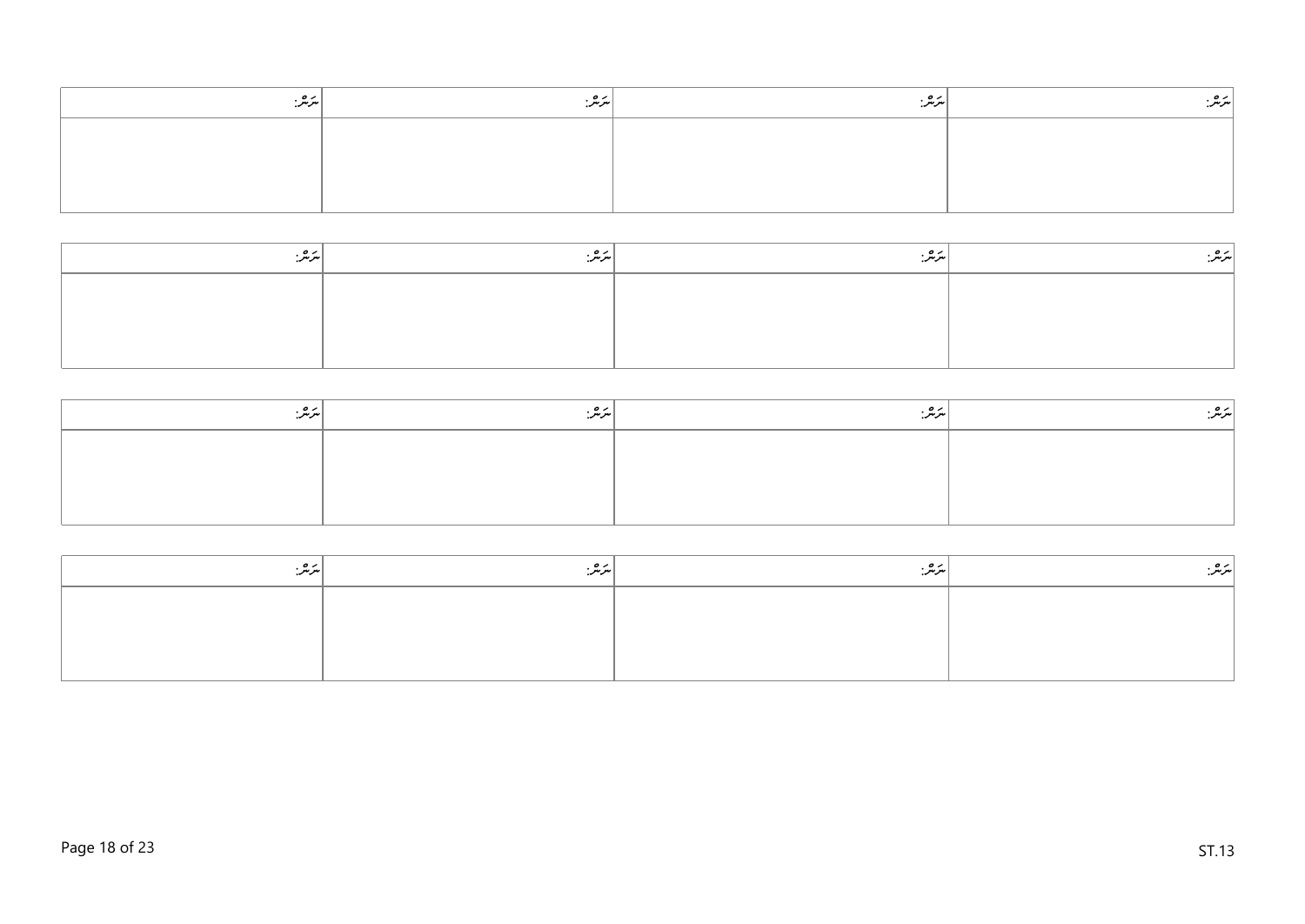| ير هو . | $\overline{\phantom{a}}$ | يرمر | اير هنه. |
|---------|--------------------------|------|----------|
|         |                          |      |          |
|         |                          |      |          |
|         |                          |      |          |

| ىر تىر: | $\circ$ $\sim$<br>" سرسر . | يبرحه | o . |
|---------|----------------------------|-------|-----|
|         |                            |       |     |
|         |                            |       |     |
|         |                            |       |     |

| كترنثر: | 。 | 。<br>سرسر. | o <i>~</i> |
|---------|---|------------|------------|
|         |   |            |            |
|         |   |            |            |
|         |   |            |            |

|  | . ه |
|--|-----|
|  |     |
|  |     |
|  |     |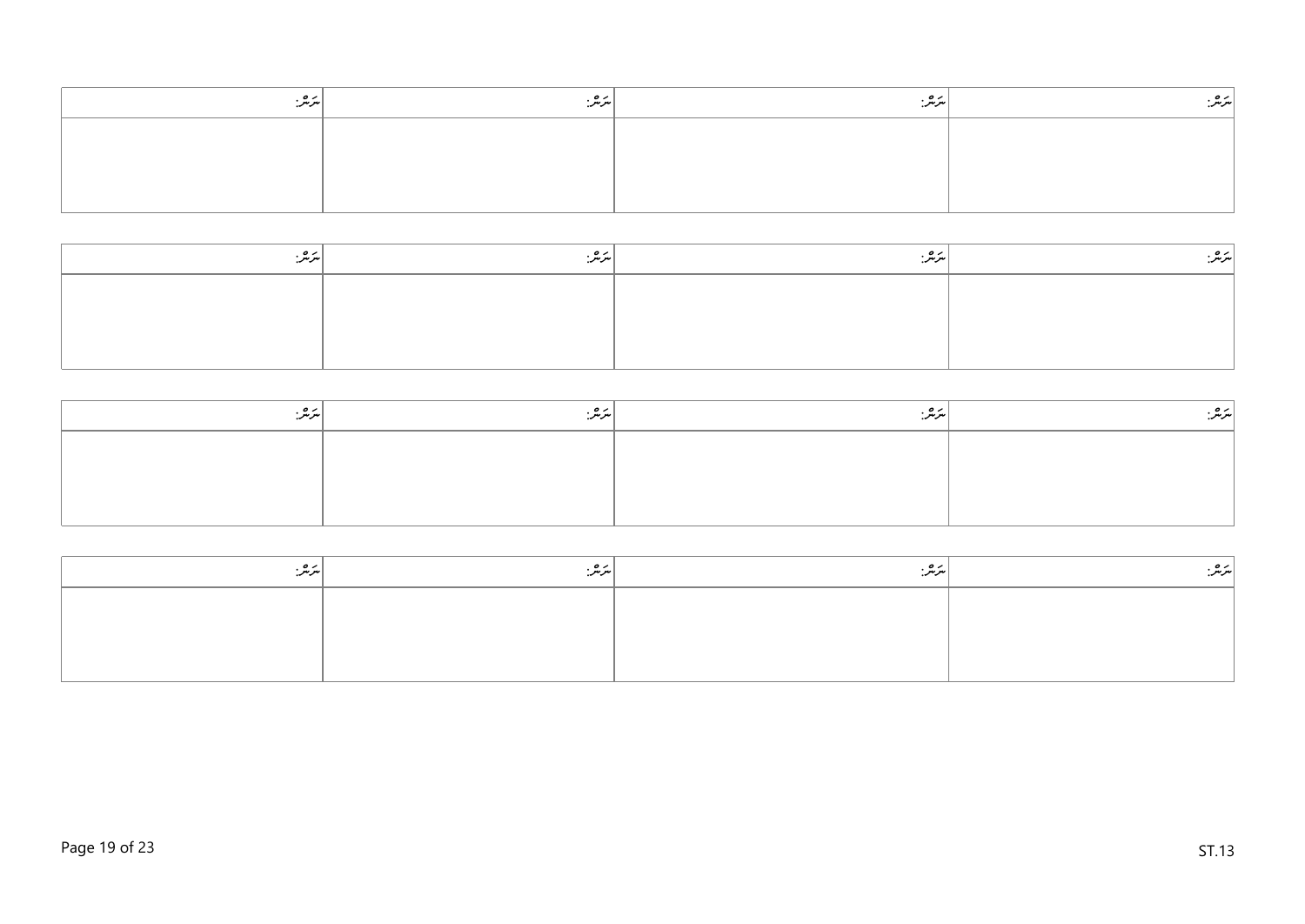| ير هو . | $\overline{\phantom{a}}$ | يرمر | اير هنه. |
|---------|--------------------------|------|----------|
|         |                          |      |          |
|         |                          |      |          |
|         |                          |      |          |

| ئىرتىر: | $\sim$<br>ا سرسر . | يئرمثر | o . |
|---------|--------------------|--------|-----|
|         |                    |        |     |
|         |                    |        |     |
|         |                    |        |     |

| ابترىثر: | $\sim$<br>. . |  |
|----------|---------------|--|
|          |               |  |
|          |               |  |
|          |               |  |

| 。 |  |  |
|---|--|--|
|   |  |  |
|   |  |  |
|   |  |  |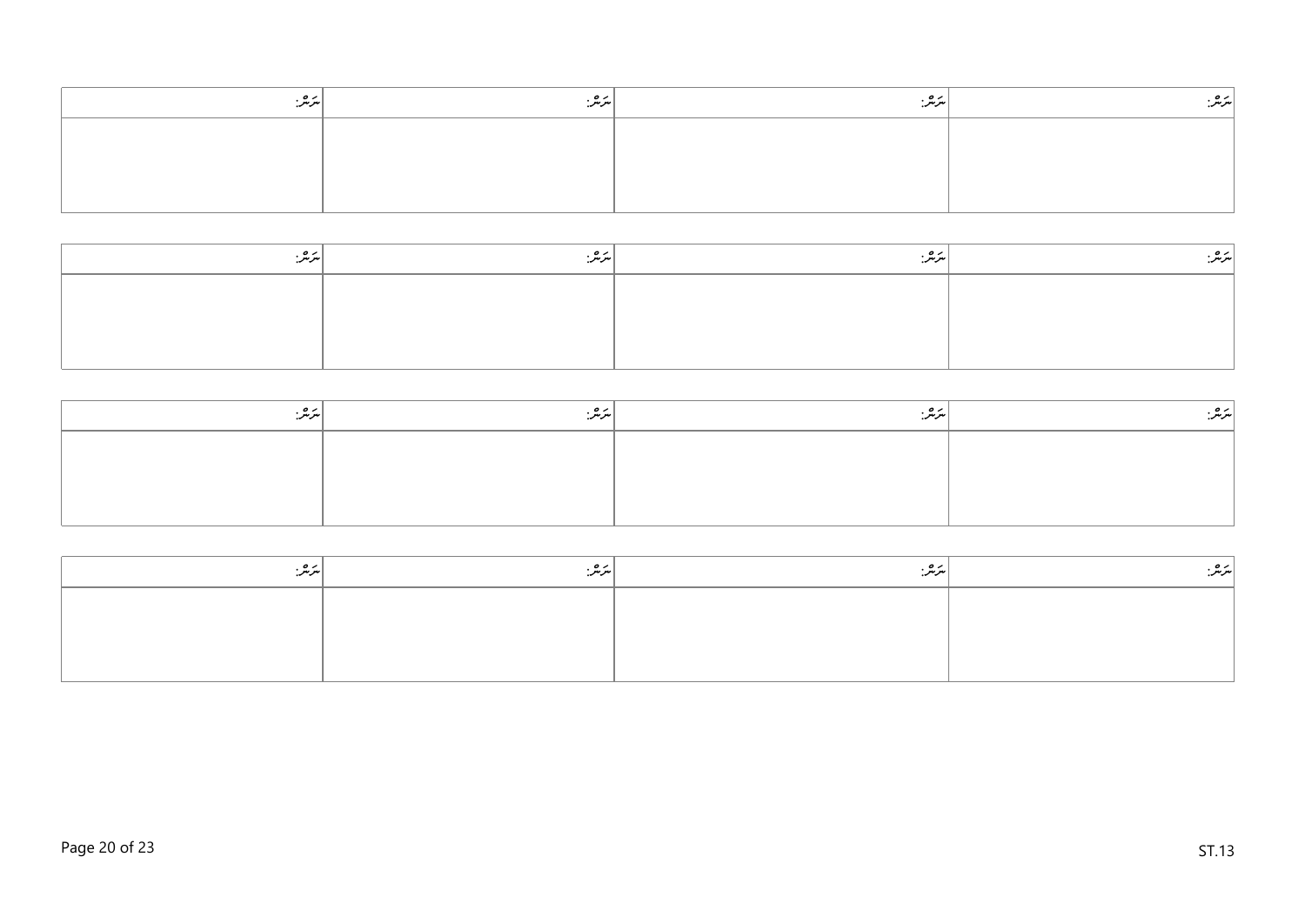| $\cdot$ | 。 | $\frac{\circ}{\cdot}$ | $\sim$<br>سرسر |
|---------|---|-----------------------|----------------|
|         |   |                       |                |
|         |   |                       |                |
|         |   |                       |                |

| ايرعر: | ر ه<br>. . |  |
|--------|------------|--|
|        |            |  |
|        |            |  |
|        |            |  |

| بر ه | . ه | $\overline{\phantom{0}}$<br>سرسر |  |
|------|-----|----------------------------------|--|
|      |     |                                  |  |
|      |     |                                  |  |
|      |     |                                  |  |

| 。<br>. س | ىرىىر |  |
|----------|-------|--|
|          |       |  |
|          |       |  |
|          |       |  |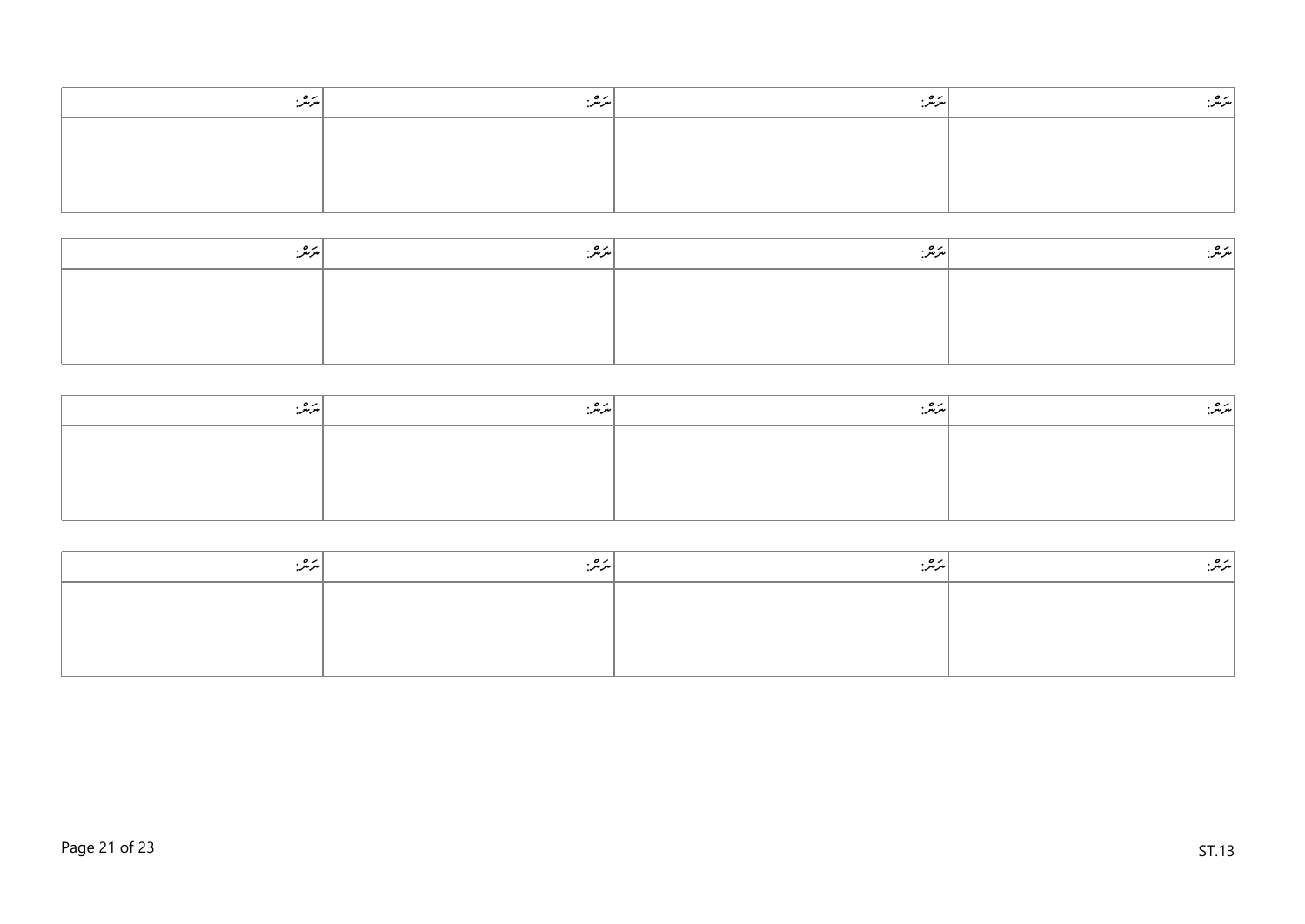| ير هو . | $\overline{\phantom{a}}$ | يرمر | اير هنه. |
|---------|--------------------------|------|----------|
|         |                          |      |          |
|         |                          |      |          |
|         |                          |      |          |

| ئىرتىر: | $\sim$<br>ا سرسر . | يئرمثر | o . |
|---------|--------------------|--------|-----|
|         |                    |        |     |
|         |                    |        |     |
|         |                    |        |     |

| انترنثر: | ر ه |  |
|----------|-----|--|
|          |     |  |
|          |     |  |
|          |     |  |

|  | . ه |
|--|-----|
|  |     |
|  |     |
|  |     |